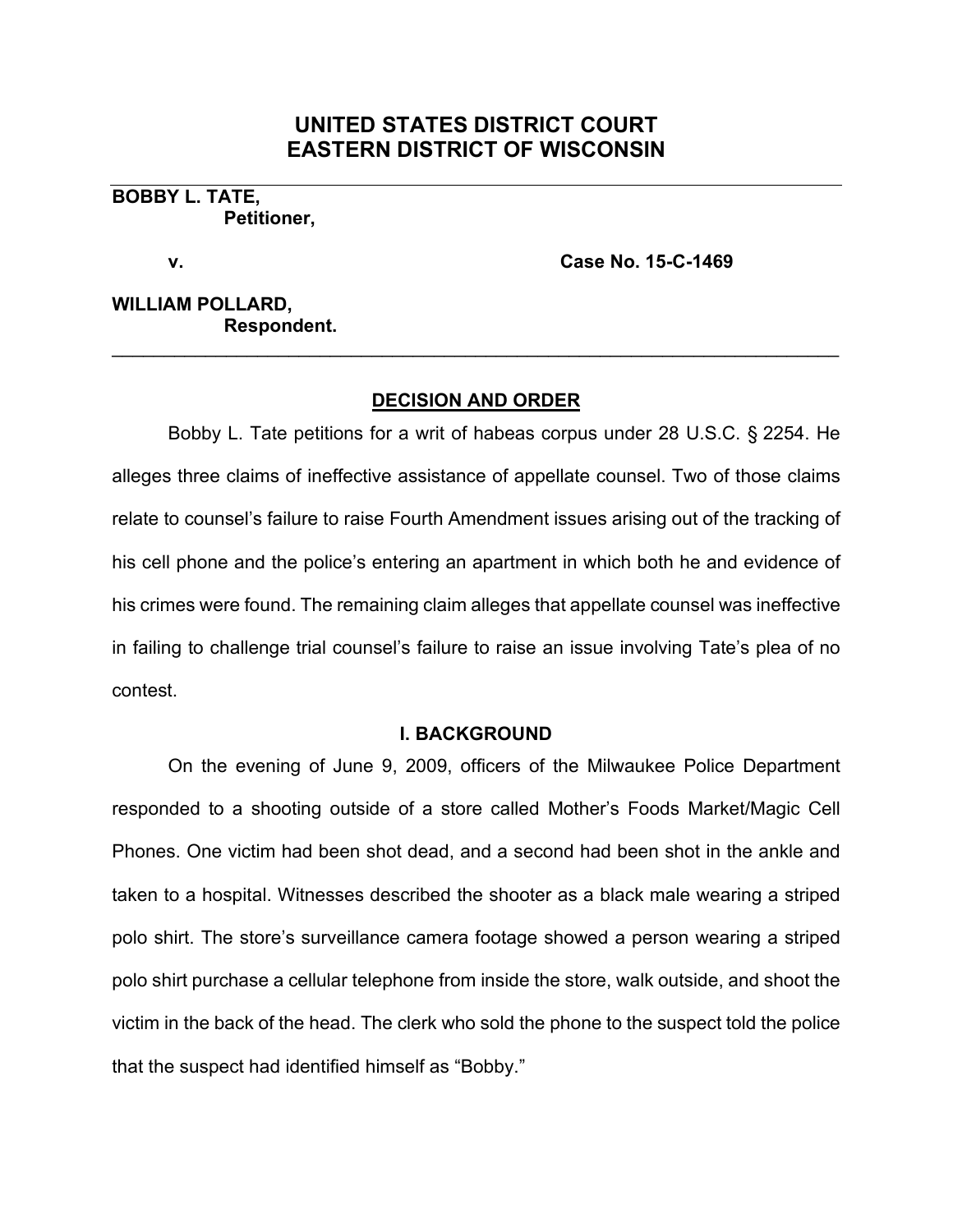Mother's Foods provided the police with information about the phone that the suspect had purchased, including the telephone number assigned to the phone. The police used the number to identify the phone's service provider. Officers then prepared an affidavit for a court order allowing them to obtain information that would assist them in tracking the phone's location. The police described the details of the shooting in the affidavit and explained that tracking the location of the phone would "reveal evidence of the crime of First Degree Intentional Homicide." (ECF No. 16-2 at 3.) Based on this information, a judge of the Milwaukee County Circuit Court entered an order allowing the police to obtain information from the service provider and to identify the physical location of the phone. *See State v. Tate*, 357 Wis. 2d 172, 180 n.6 (2014).

Using information provided by the service provider and a device known as a "stingray," the police narrowed the phone's location down to a particular area within a large apartment building. *Id.* at 182–83. Shortly after midnight, several police officers entered the apartment building and began knocking on the doors of the apartments within the target area. The officers spoke with several residents before arriving at an apartment rented by Tate's mother, Doris Cobb.

According to testimony received at a later suppression hearing, at least three officers arrived at Cobb's door: Officer Eric Dillman, Officer Jason Enk, and Officer Angela Juarez. Upon arriving at the apartment, Officer Dillman knocked on the door, and Doris Cobb answered. Dillman testified that, when Cobb answered the door, he told her that the police had reason to believe that a suspect who had recently committed a serious crime was inside the apartment complex. He asked her if the police could enter her apartment and search for this person. According to Dillman, Cobb was "cooperative" and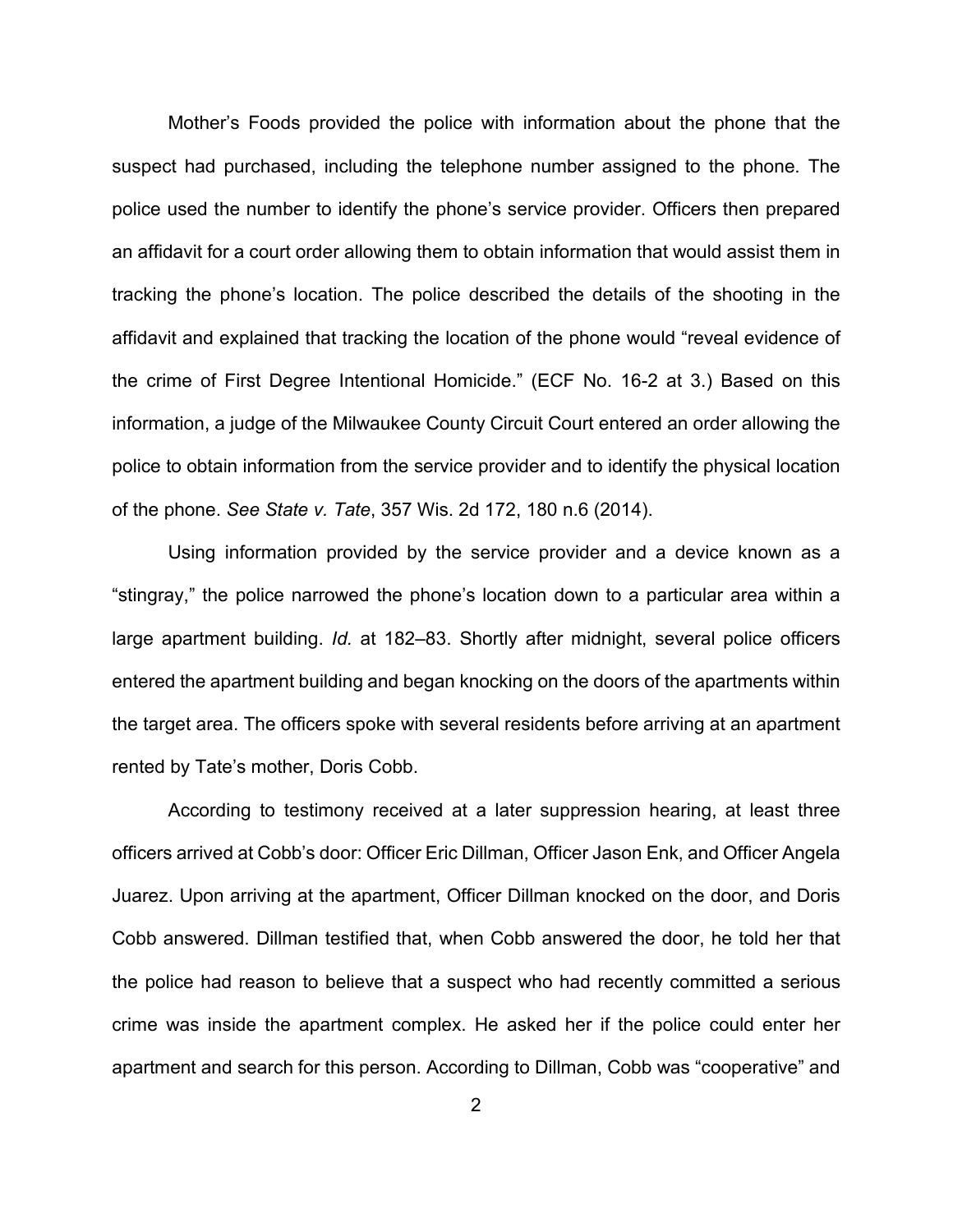said "come on in." (ECF No. 16-15 at 25 of 106.) He testified that the officers who were with him entered the apartment after he did. (*Id.* at 26 of 106.) Dillman stayed in the living room area of the apartment while the other officers performed the search.

Officer Enk also testified at the suppression hearing. According to his testimony, he was about ten feet away from Dillman when Dillman knocked on Cobb's door. Enk could not hear everything that was said, but he testified that, when the door was opened, Dillman asked if he could come in, and he saw Dillman enter the apartment. Enk testified that, when he saw Dillman enter, he assumed that the occupant had consented to a search. Enk then entered the apartment and began searching.

Officer Juarez also testified at the suppression hearing. She testified that she was in the hallway when Dillman knocked on the door of Cobb's apartment. She testified that she could not hear Dillman's conversation with Cobb, but she observed him speaking with the person who had answered the door. On cross-examination, Tate's counsel asked Juarez the following question: "And he's [Dillman's] talking to the lady at the door outside the door? In the door? Where was he talking to her?" (ECF No. 16-15 at 54 of 106.) Juarez answered, "Where a normal person would be talking to somebody like in the threshold, I believe." (*Id.*) Juarez testified that she was not paying attention to Dillman's conversation with Cobb and therefore did not hear Cobb consent to a search. However, once Dillman went inside, Juarez followed and began searching.

The defense called Cobb to testify at the hearing. She testified that, when the police knocked on her door, another occupant of the apartment woke her up and told her that police officers were outside. Cobb testified that she got up to answer the door, and that when she did so, the police told her that they were looking for "Bobby" and

3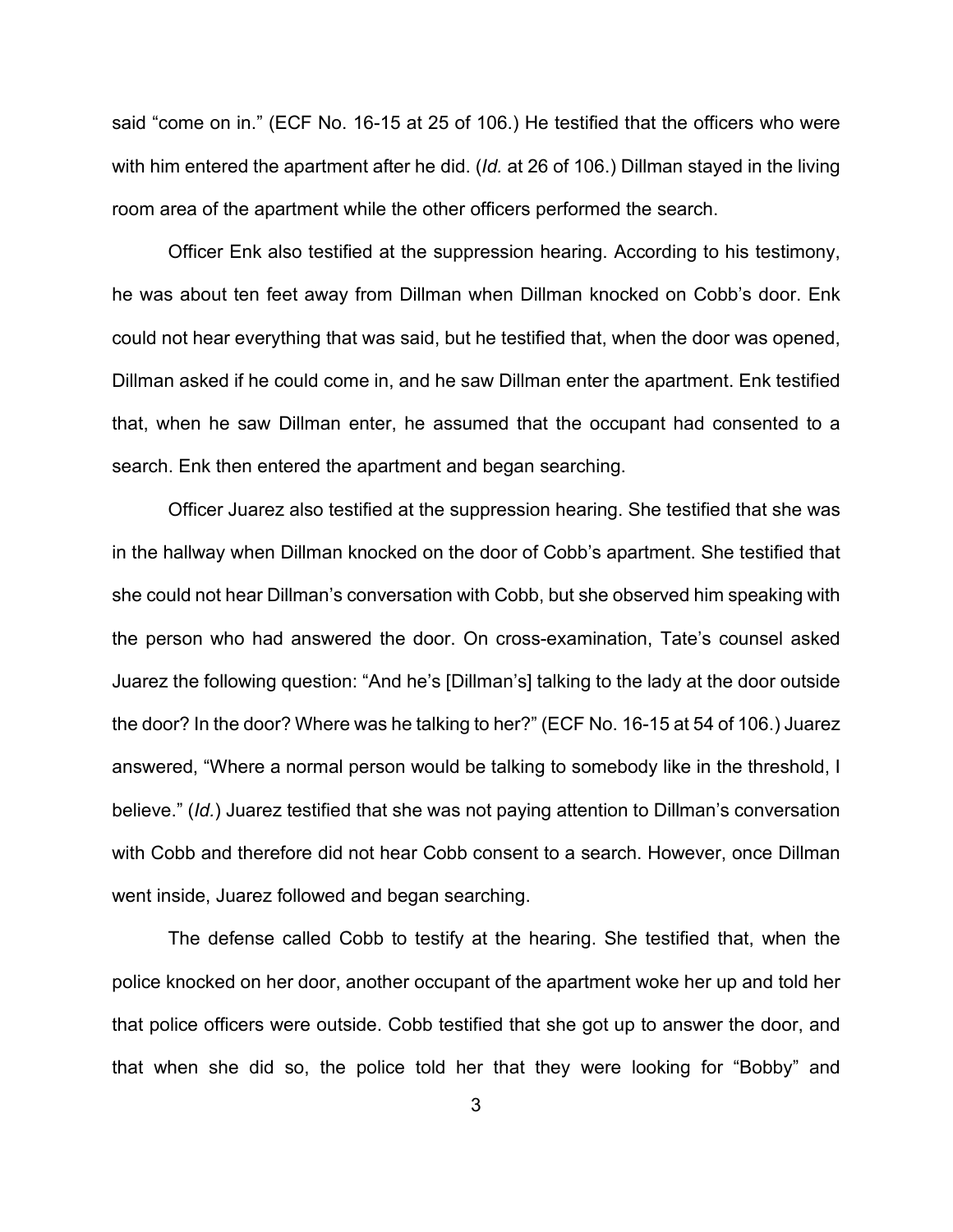immediately entered the apartment. Cobb also testified that the police asked her if Bobby was there, that she said that he was, and that she pointed at the room he was in. Cobb testified that she did not give the officers consent to enter the apartment and that, after she opened the door, the officers "just came in." (ECF No. 16-15 at 66 of 106.)

After the officers entered the apartment, some went to a back bedroom, where they found Tate and a woman in bed. The officers asked Tate if his name was Bobby, and he said yes. The officers saw a striped shirt in the bedroom in plain sight, along with a bloody shoe. The officers placed Tate in handcuffs and waited for detectives to arrive. Once the detectives arrived, Tate was arrested, and the striped shirt and the bloody shoe were seized.

Following his arrest, Tate was charged with first-degree intentional homicide, second-degree reckless injury, and possession of a firearm by a felon. Eventually, Tate's appointed attorney, Richard Hart, Jr., filed a motion to suppress the evidence recovered from the apartment and other evidence regarded as fruits of the search on the ground that the search violated the Fourth Amendment and state law. Hart argued that officers needed a search warrant to track Tate's phone and that the order that the police had obtained was not the equivalent of a search warrant. He also argued that Cobb's testimony was more credible than the officers' on the question of whether consent was obtained before the police entered the apartment, and that therefore the search could not be justified based on consent. The trial court denied the motion to suppress, concluding that the order was sufficient to allow law enforcement to track Tate's phone to the apartment building, that Cobb's consent justified the search of the apartment, that the police had probable cause to arrest Tate once he identified himself as Bobby and the

4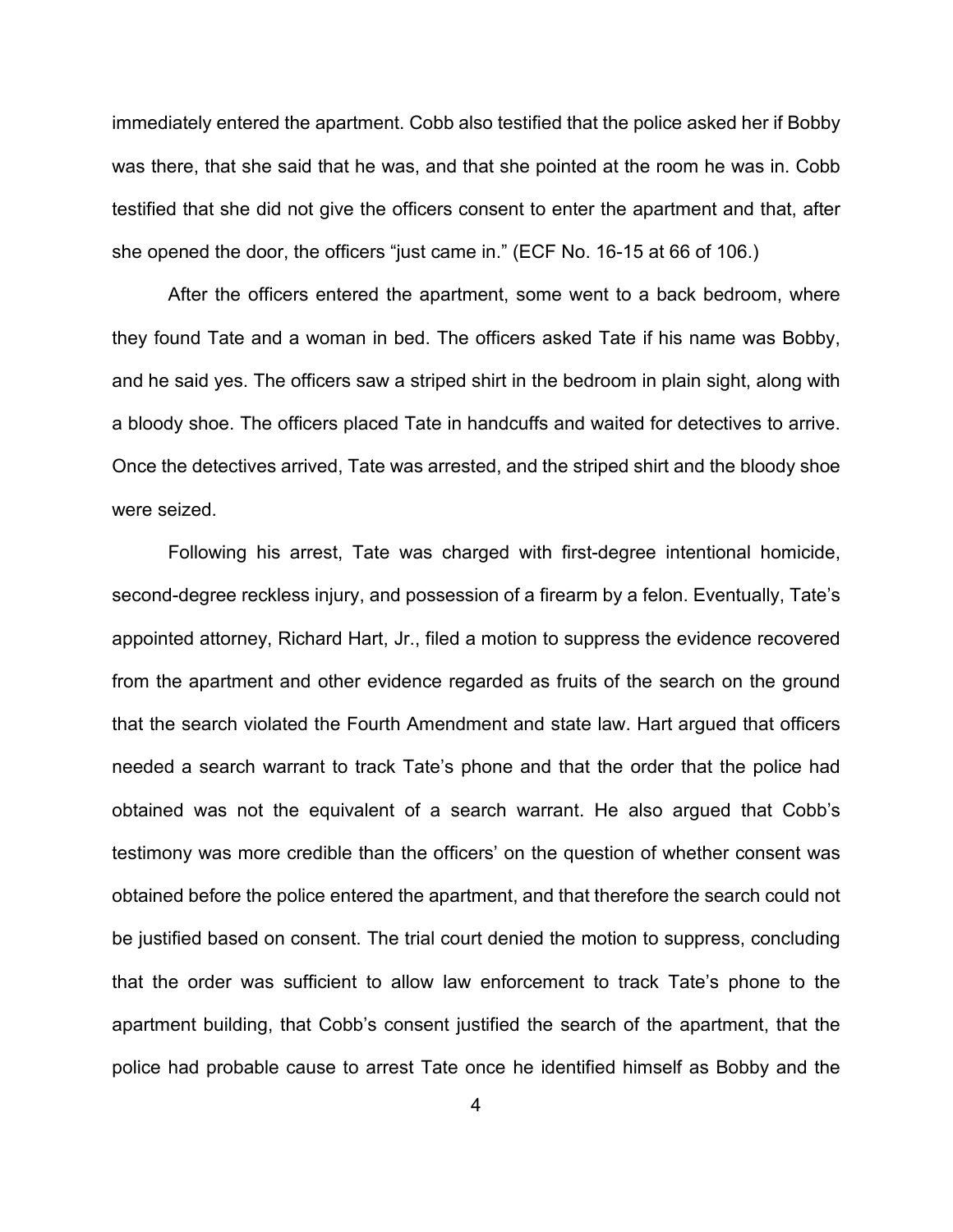officers saw the shirt in plain view, and that the shirt and the shoe were properly seized after they were found in plain view.

After the court denied the motion to suppress, the state and Tate entered into a plea agreement. Under the agreement, the charge of first-degree intentional homicide was reduced to first-degree reckless homicide and the charge of second-degree reckless injury was dismissed. Tate agreed to plead no contest to the reckless-homicide charge and the charge of possession of a firearm by a felon. At a plea hearing that occurred on May 13, 2011, Tate was represented by the same appointed attorney who represented him at the suppression hearing, Richard Hart, Jr. Once the parties indicated that Tate intended to enter a plea of no contest, the judge engaged Tate in a lengthy plea colloquy. As part of the colloquy, the following exchange took place:

THE COURT: Has anyone including your lawyer made any threats or in any way forced you to plead no contest to the charges?

THE DEFENDANT: No.

THE COURT: Other than the plea negotiations in this matter, has anyone made any promises to you?

THE DEFENDANT: No.

THE COURT: To get you to plead no contest to the charges?

THE DEFENDANT: No.

THE COURT: Are you entering these pleas freely, voluntarily, and intelligently with full understanding?

THE DEFENDANT: Yes.

(ECF No. 16-16 at 10.) The trial court accepted Tate's pleas of no contest and later sentenced him to a total of 43 years of initial confinement and 14 years of extended supervision.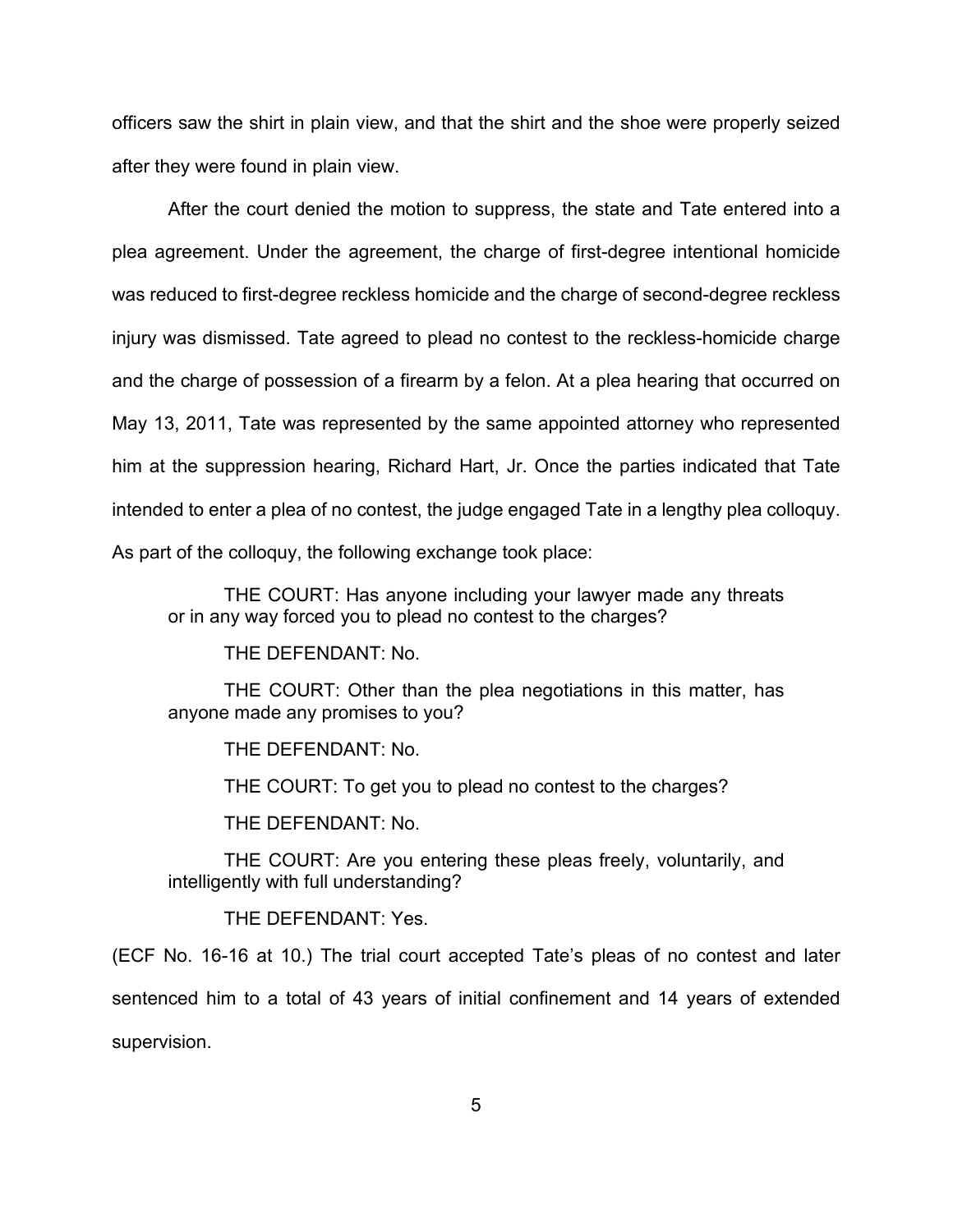Following his conviction and sentencing, Tate was represented by Attorney Byron Lichstein on direct appeal. Lichstein was affiliated with the Frank J. Remington Center, a clinical program of the University of Wisconsin Law School. Lichstein filed a brief in the Wisconsin Court of Appeals arguing that, for several reasons, the police violated the Fourth Amendment and state law by tracking Tate's phone. First, Lichstein argued that the Wisconsin Statutes did not authorize a judge to issue an order to track a cellular telephone. Second, he argued that tracking the phone was a "search" within the meaning of the Fourth Amendment and that the order the police had obtained did not satisfy the Fourth Amendment's requirements for a warrant. Here, Lichstein argued that the order failed the Fourth Amendment's particularity requirement for two reasons: (1) it failed to specify actual evidence of a crime and instead described only location information, which was not itself evidence of a crime, and (2) the order "failed to specify a location where evidence would be found." (ECF No. 35 at 12 of 57.) As to the second point, Lichstein argued, in part, as follows:

The particularity requirement insists on specific evidence of a crime and a specific location. U.S. Supreme Court caselaw is clear that both the specific evidence and the specific location must be stated in the warrant itself, not merely in the supporting documents. The Order here had neither. The only description of the evidence was the generalized "evidence of first degree intentional homicide." The Order did authorize a search for location data, but this was not itself evidence. Nor did the Order identify a location where evidence would be found. This search, in other words, was the kind of broad unspecified "general" search that the particularity requirement was designed to protect against.

(*Id.* at 19–20 of 57 (citations and footnote omitted).) Lichstein did not appeal the trial

court's factual determination that Cobb had consented to the search of her apartment.

The Wisconsin Court of Appeals determined that the Fourth Amendment question

was dispositive and did not address Lichstein's arguments concerning statutory authority.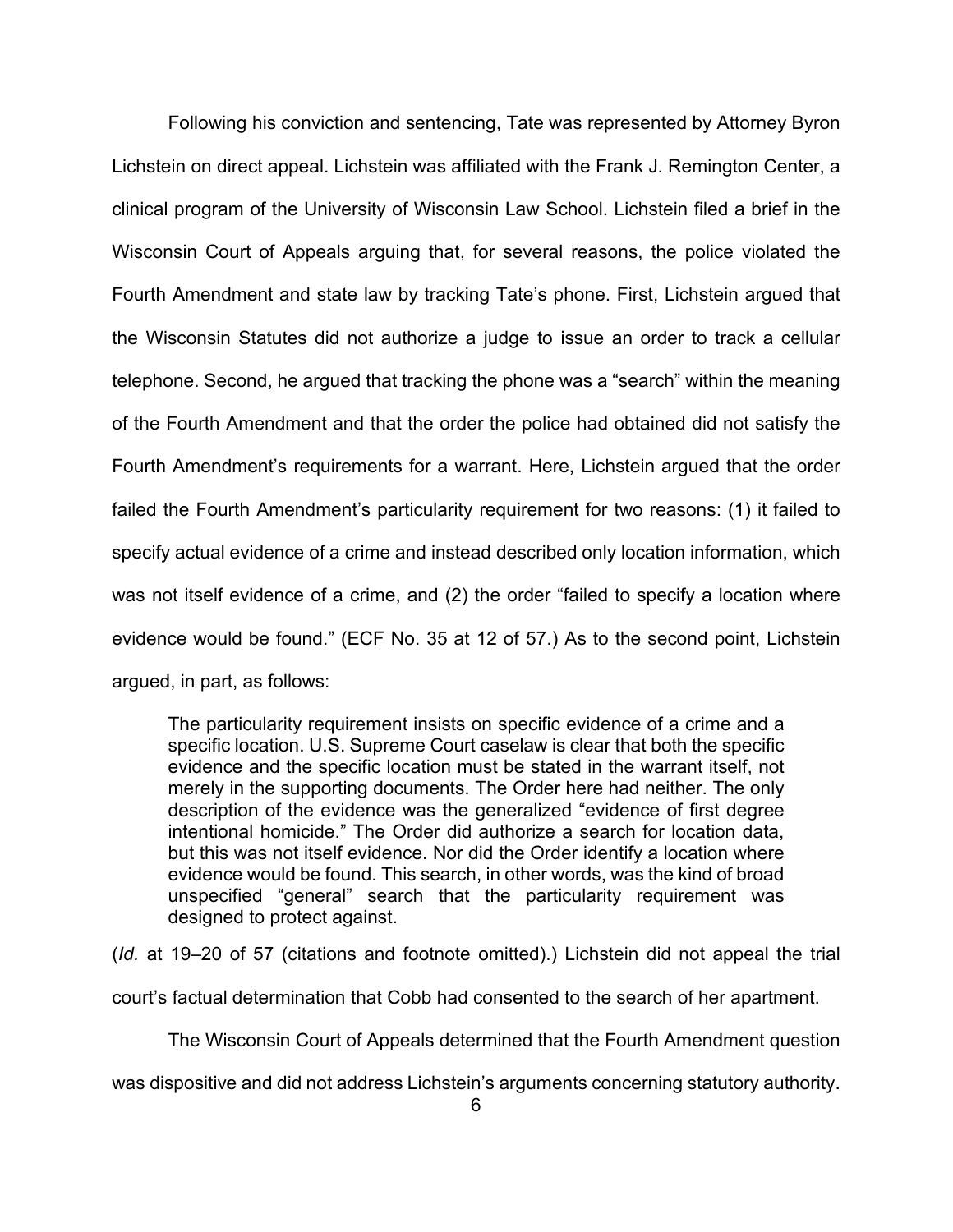The court stated that the only issue relevant to the appeal was "whether there was probable cause to believe that location data obtained from Tate's phone would lead to evidence of the crime of homicide described by witnesses and shown on the surveillance videos." (ECF No. 16-2 at 6.) The court concluded that the warrant application contained information from which the judge could conclude that the location data from the phone would probably lead to evidence of the shooting, such as Tate's clothing and the weapon. The court also found that the phone itself was evidence of the crime in that it was evidence of the shooter's identity. (*Id.* at 8.). Finally, the court found that although the warrant did not authorize a broad search of Cobb's apartment, this did not matter because Cobb's consent justified a warrantless search of the apartment. (*Id.* at 8–9.)

The Wisconsin Supreme Court granted Tate's petition for review and affirmed. *See State v. Tate*, 357 Wis. 2d 172 (2014). The court addressed both Lichstein's statutoryauthority argument and his Fourth Amendment arguments. Regarding the Fourth Amendment, the court assumed that tracking a cellular telephone using information provided by the service provider and a stingray constitutes a "search." In assessing the search's reasonableness, the court treated the order authorizing the tracking as a warrant, and it examined whether the order satisfied the Fourth Amendment's requirements of probable cause and a particularized description of the place to be searched and the items to be seized. The court determined that probable cause was demonstrated because the evidence that the police had collected at the scene of the crime showed that the phone itself would likely provide evidence of the shooter's identity. *Id.* at 193–94. As to particularity, the court described Lichstein's argument as being that the order was invalid because it did not "specify a particular location where evidence will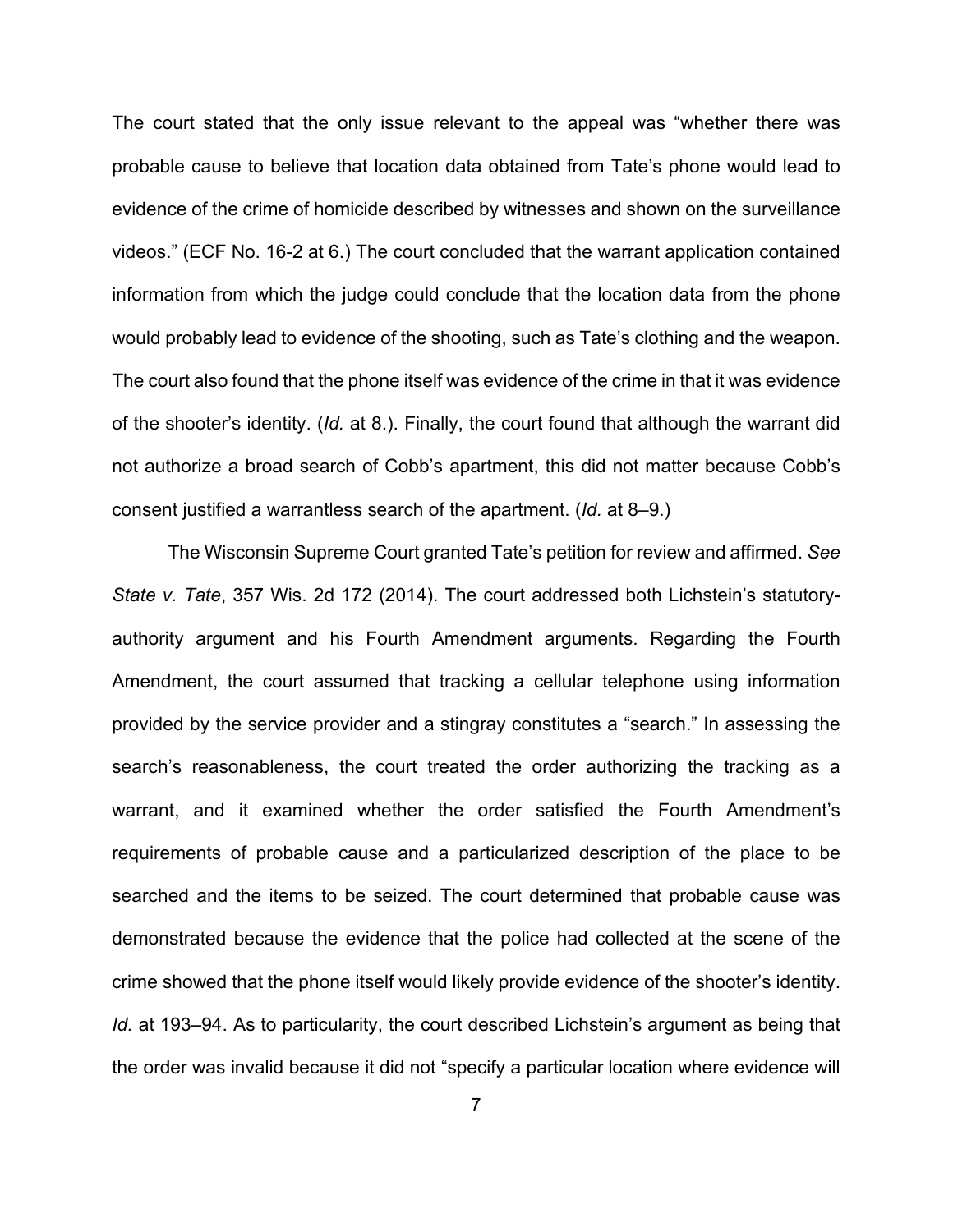be found." *Id.* at 195–96. The court held that, in the context of phone tracking, a warrant did not have to identify a particular location but instead could satisfy the particularity requirement by identifying the phone's unique electronic serial number. *Id.* at 196–97. Finally, the court rejected Lichstein's statutory challenges to the tracking order. *Id.* at 197– 201.

On December 9, 2015, Tate, proceeding pro se, commenced this action for a writ of habeas corpus under 28 U.S.C. § 2254. However, he immediately moved to stay the action while he sought collateral relief in state court. A judge of this court granted his stay request on January 20, 2016.

Back in state court, Tate first filed a petition for a writ of habeas corpus with the Wisconsin Court of Appeals alleging that he had received ineffective assistance of appellate counsel on direct review. As is relevant here, Tate argued that Lichstein rendered ineffective assistance in two respects: (1) not arguing that the warrant was invalid for failing to specify the person or things to be seized, and (2) not challenging the trial court's factual determination that Cobb had consented to the search of the apartment. In rejecting Tate's habeas petition, the court of appeals applied *Strickland v. Washington*, 466 U.S. 668 (1984). (ECF No. 16-6.) The court understood Tate's first argument as being that Lichstein should have argued that the police unlawfully monitored his phone while it was inside his mother's apartment. The court rejected this argument on the ground that the warrant authorized a search of the information emitted by the phone, no matter where the phone was located at the time, and that therefore counsel did not perform deficiently in failing to raise this claim. As to Tate's second argument, the court found that appellate counsel did not perform deficiently in failing to challenge the trial court's factual finding of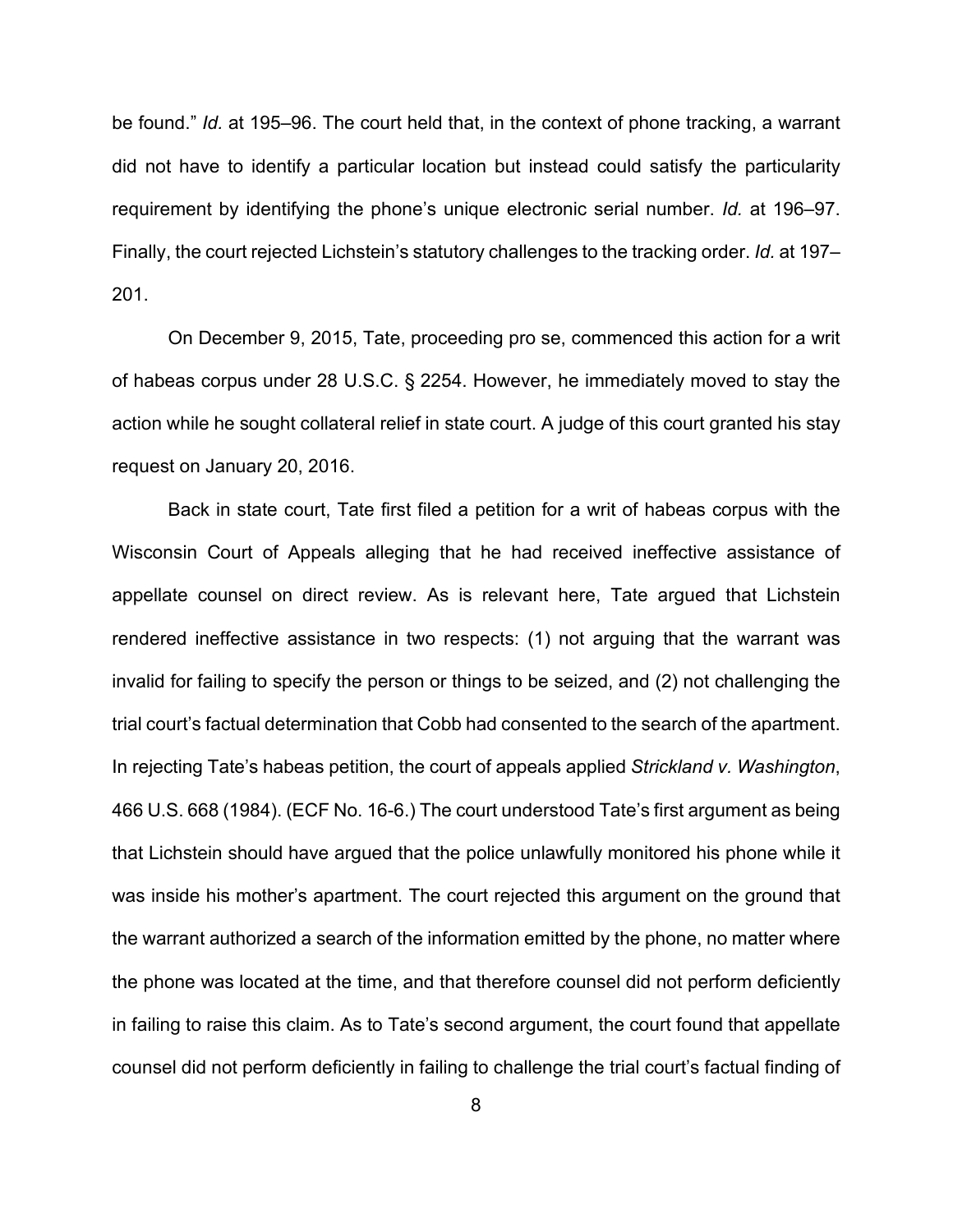consent because (1) factual findings are rarely overturned on appeal and (2) Tate had failed to show that counsel could have made a strong argument that the trial court's finding of consent was clearly erroneous. Tate sought review of the court of appeals' denial of his habeas petition, but the Wisconsin Supreme Court did not accept the discretionary appeal.

Still in state court, Tate filed a postconviction motion in the trial court under Wis. Stat. § 974.06 arguing that his postconviction counsel, Lichstein,<sup>[1](#page-8-0)</sup> was ineffective for not filling a postconviction motion alleging that trial counsel was ineffective in two respects: (1) failing to challenge the search of Cobb's apartment on the ground that Cobb's consent was tainted by the officers' entry into the apartment before consent was obtained, and (2) failing to bring a motion to withdraw Tate's no-contest plea on the ground that the trial court had accepted the plea without complying with certain procedures mandated by state law. The trial court denied the motion, and Tate appealed. The Wisconsin Court of Appeals affirmed. Regarding Tate's argument as to consent, the court determined that it involved the same issue that he had raised in his prior habeas petition, which challenged the performance of appellate counsel, and that therefore he was not entitled to relitigate the issue through the lens of ineffective assistance of postconviction counsel and trial counsel. As to the plea issue, the court addressed it on the merits and concluded that the

<span id="page-8-0"></span><sup>&</sup>lt;sup>1</sup> Under Wisconsin procedure, a criminal defendant may raise certain claims, such as ineffective assistance of trial counsel, in postconviction proceedings in the trial court prior to filing a direct appeal. The attorney representing the defendant in such proceedings is generally referred to as postconviction counsel. *See State ex rel. Rothering v. McCaughtry*, 205 Wis.2d 675 (Ct. App. 1996). In Tate's case, no postconviction motion was filed, but the lawyer who would have been responsible for filing one was Lichstein, who represented Tate on direct review.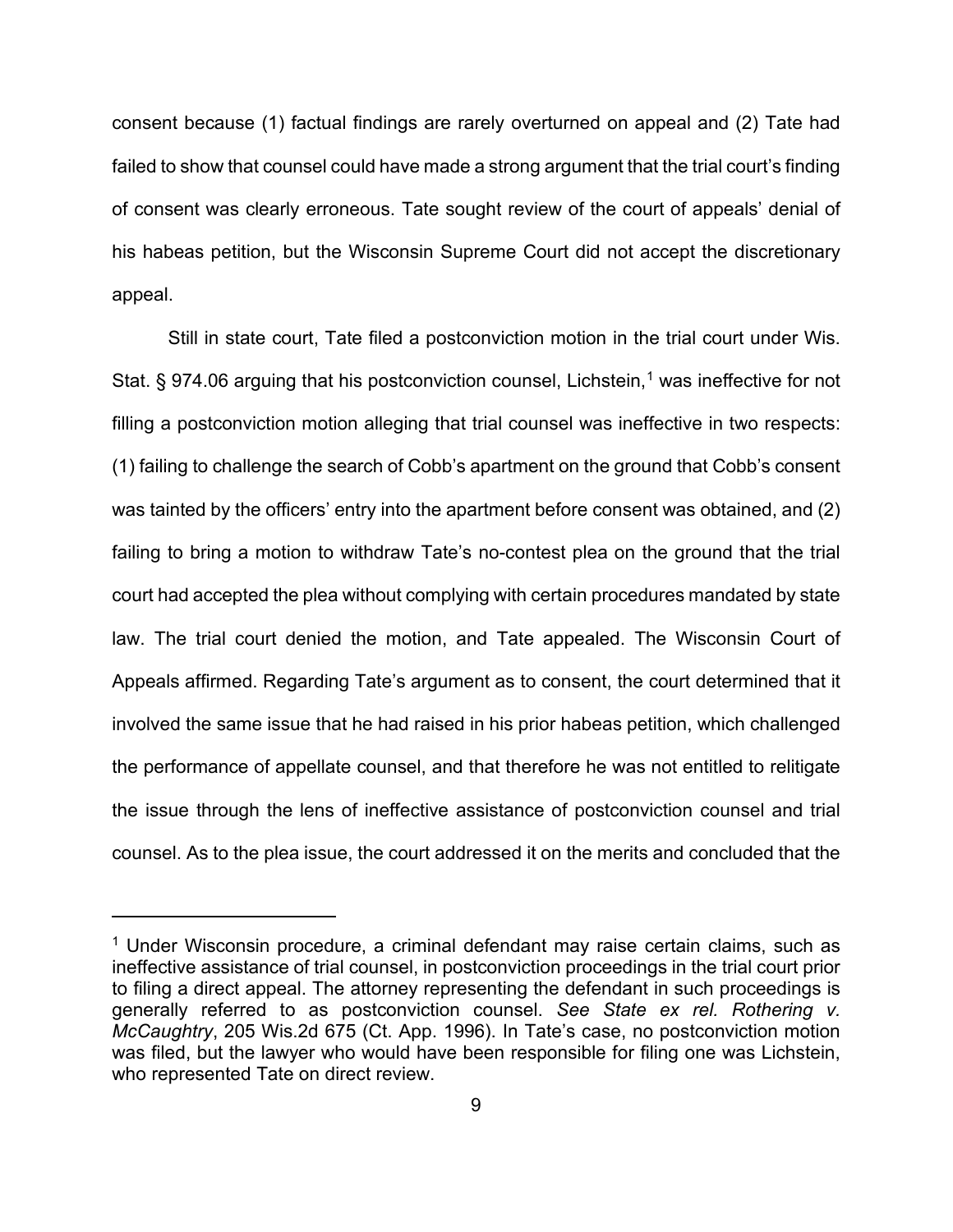trial court had complied with all requirements for accepting a plea of no contest and that therefore trial and postconviction counsel could not have been ineffective in failing to argue noncompliance. Tate sought review of the court of appeals' decision by the Wisconsin Supreme Court, but his petition for review was denied.

Having exhausted his claims in state court, Tate returned to federal court and filed an amended petition. (Second Amended Pet., ECF No. 11.) I ordered the respondent to file an answer and set a briefing schedule for deciding the merits of the claims raised in the amended petition. Tate's opening brief raises three claims of ineffective assistance of appellate counsel: (1) Attorney Lichstein failed to adequately challenge the warrant's lack of particularity because he did not argue that the warrant was invalid for failing to specify the things to be seized and the person to be seized; (2) Attorney Lichstein failed to raise a claim of ineffective assistance of trial counsel based on trial counsel's failure to argue that Cobb's consent was tainted by the officers' pre-consent entry into the apartment; and (3) Attorney Lichstein failed to raise a claim of ineffective assistance of trial counsel based on trial counsel's failure to argue that the plea colloquy did not comply with state law. I consider these claims below.[2](#page-9-0)

#### **II. DISCUSSION**

For Tate to show that his appellate counsel was ineffective, he must show that Attorney Lichstein's performance was deficient and that this deficiency prejudiced him.

<span id="page-9-0"></span> $2$  The amended petition asserts six "grounds" for relief. Most of those grounds are encompassed by the three issues described in the text. However, to the extent Tate alleged claims in his petition that he has not pursued in his brief, I deem him to have abandoned those claims. In particular, I deem Tate to have abandoned grounds one and two of the Second Amended Petition.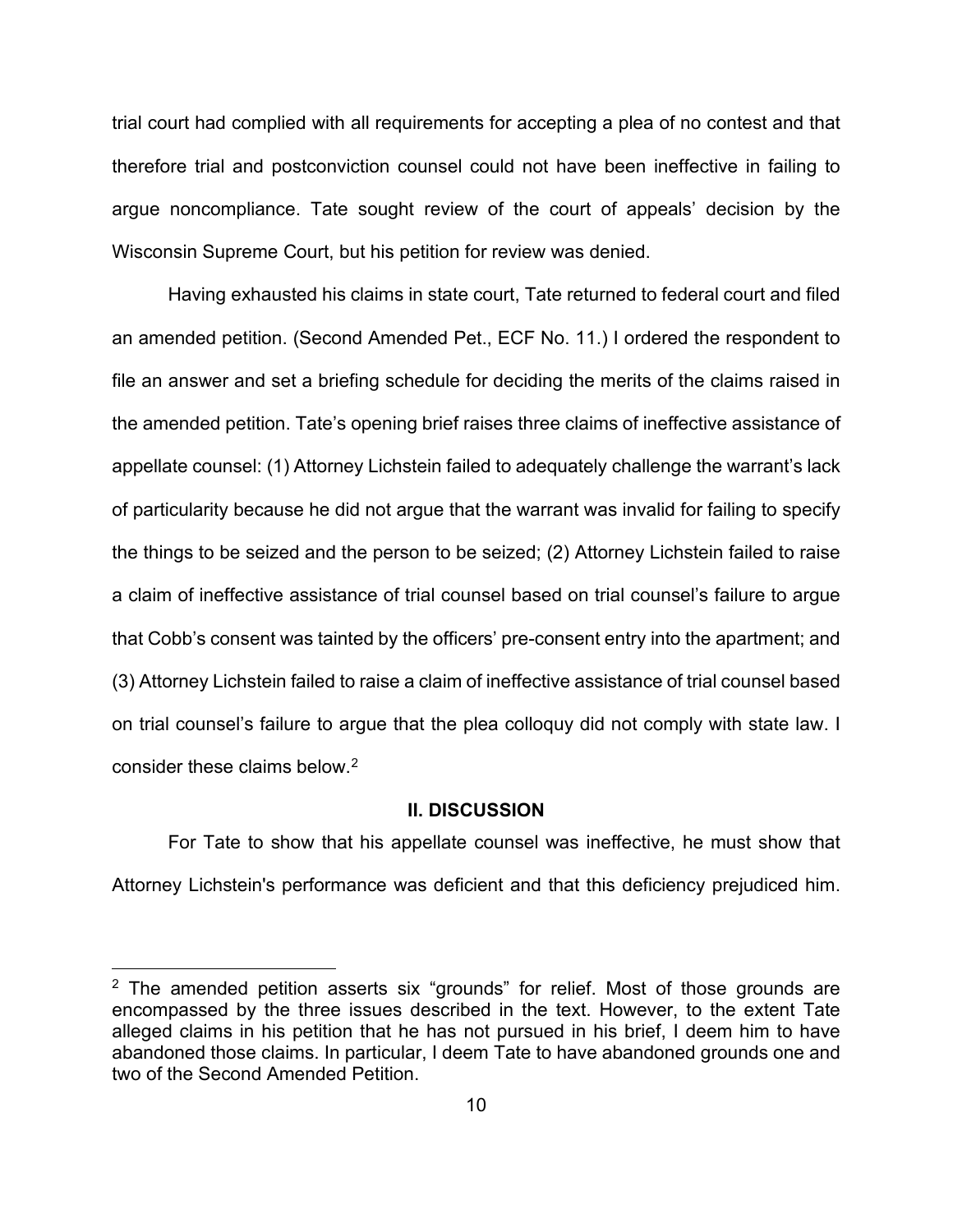*Strickland v. Washington*, 466 U.S. 668, 687 (1984). If Lichstein abandoned a nonfrivolous claim that was both "obvious" and "clearly stronger" than the claims that he actually presented, then his performance was deficient, unless his choice had a strategic justification. *Shaw v. Wilson*, 721 F.3d 908, 915 (7th Cir. 2013). Lichstein's deficient performance prejudiced Tate if "there is a reasonable probability that raising the issue would have made a difference in the outcome of the appeal." *Howard v. Gramley*, 225 F.3d 784, 791 (7th Cir. 2000). A defendant whose lawyer does not provide him with effective assistance on direct appeal and who is prejudiced by the deprivation is entitled to a new appeal. *Mason v. Hanks*, 97 F.3d 887, 892 (7th Cir. 1996).

The Antiterrorism and Effective Death Penalty Act of 1996 ("AEDPA") applies to a habeas petition filed by a person in custody pursuant to a judgment of a state court. *See* 28 U.S.C. § 2254. It contains a deferential standard of review that prevents a federal court from granting the writ with respect to any claim that was adjudicated on the merits in state court unless the petitioner shows that the adjudication of the claim resulted in a decision that was contrary to, or involved an unreasonable application of, clearly established federal law as determined by the Supreme Court of the United States or was based on an unreasonable determination of the facts in light of the evidence presented in the state court proceeding. *Id.* § 2254(d). In the present case, Tate disputes that the state courts adjudicated his two ineffective-assistance claims premised on the search on the merits, but he concedes that the Wisconsin Court of Appeals decided his ineffective-assistance claim premised on the acceptance of his no-contest plea on the merits. However, Tate contends that because the court did not address the prejudice prong with respect to the plea, I must review that prong de novo. I will not examine whether any part of the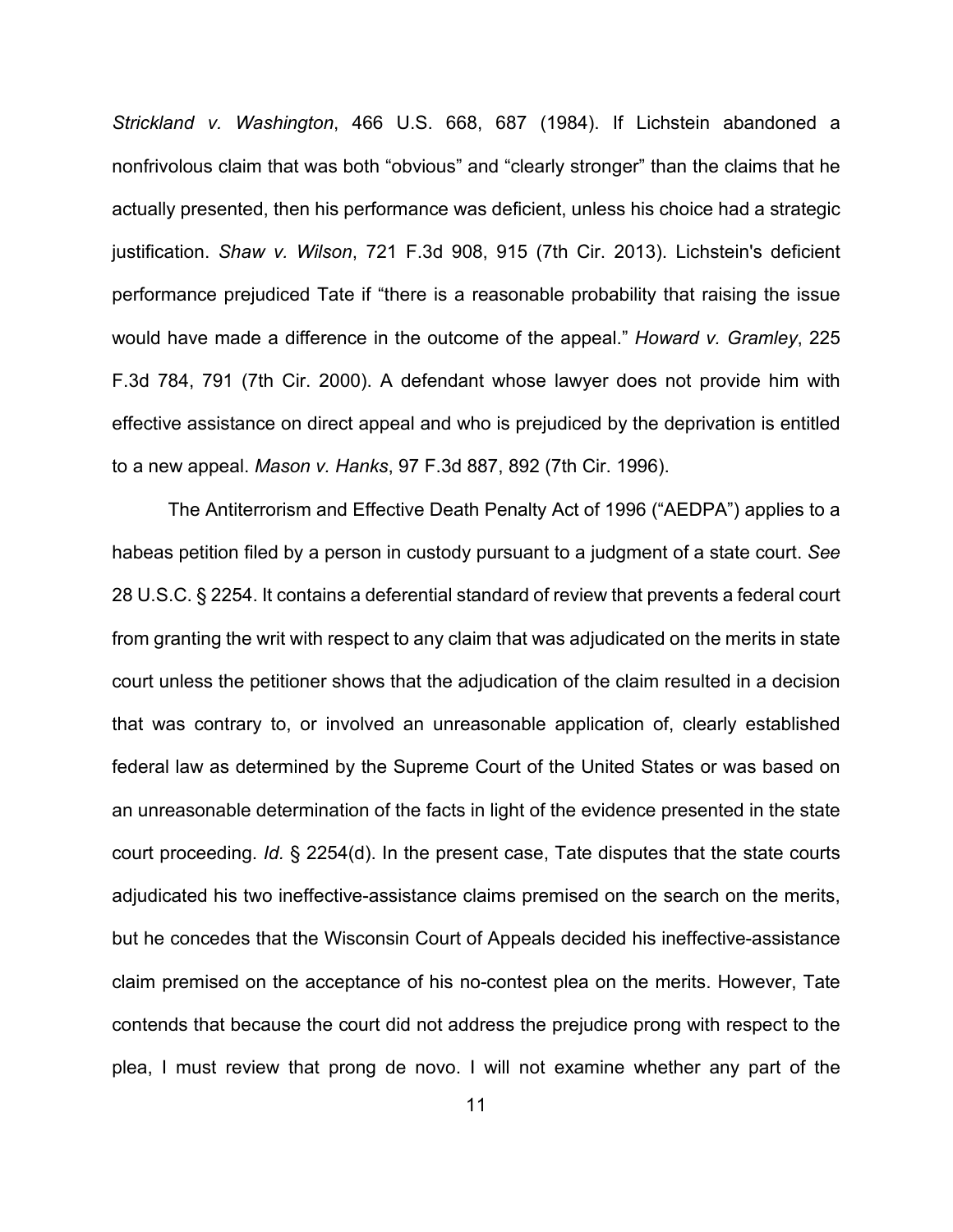Wisconsin Court of Appeals' decisions must be reviewed under § 2254(d) because, as discussed below, even under *de novo* review, Tate is not entitled to habeas relief on any claim.

## **A. Failure to Challenge Lack of Description of Person and Things to be Seized**

Tate first contends that Lichstein performed deficiently by failing to argue that the order authorizing the police to track his phone did not comply with the Fourth Amendment's particularity requirement because it did not adequately specify a person or things to be seized. Tate seems to believe that because the police wished to find both the person that bought the phone and things such as the shirt worn by the person in the surveillance video, the order authorizing the phone-tracking operation had to specifically grant the police permission to search for and seize these items. However, the order that the police obtained was not a warrant for Tate's arrest or a warrant to search an area in which Tate, the shirt, or other physical items might be found. It was, instead, an order allowing the police to collect information about the location of a specific phone. Once the police acquired the location information using the warrant, officers relied on exceptions to the warrant requirement to enter Cobb's apartment, arrest Tate, and seize the shirt and other items. Because the warrant did not authorize the police to search for or seize the person or physical things that the police *hoped* to find using the location data, the warrant did not need to describe that person or those things with particularity. Counsel, of course, wisely omitted this argument from his appellate briefs and therefore did not perform deficiently in doing so.

In a related argument, Tate argues that Lichstein was deficient in failing to argue that the warrant's description of items to be seized—which Tate believes was "evidence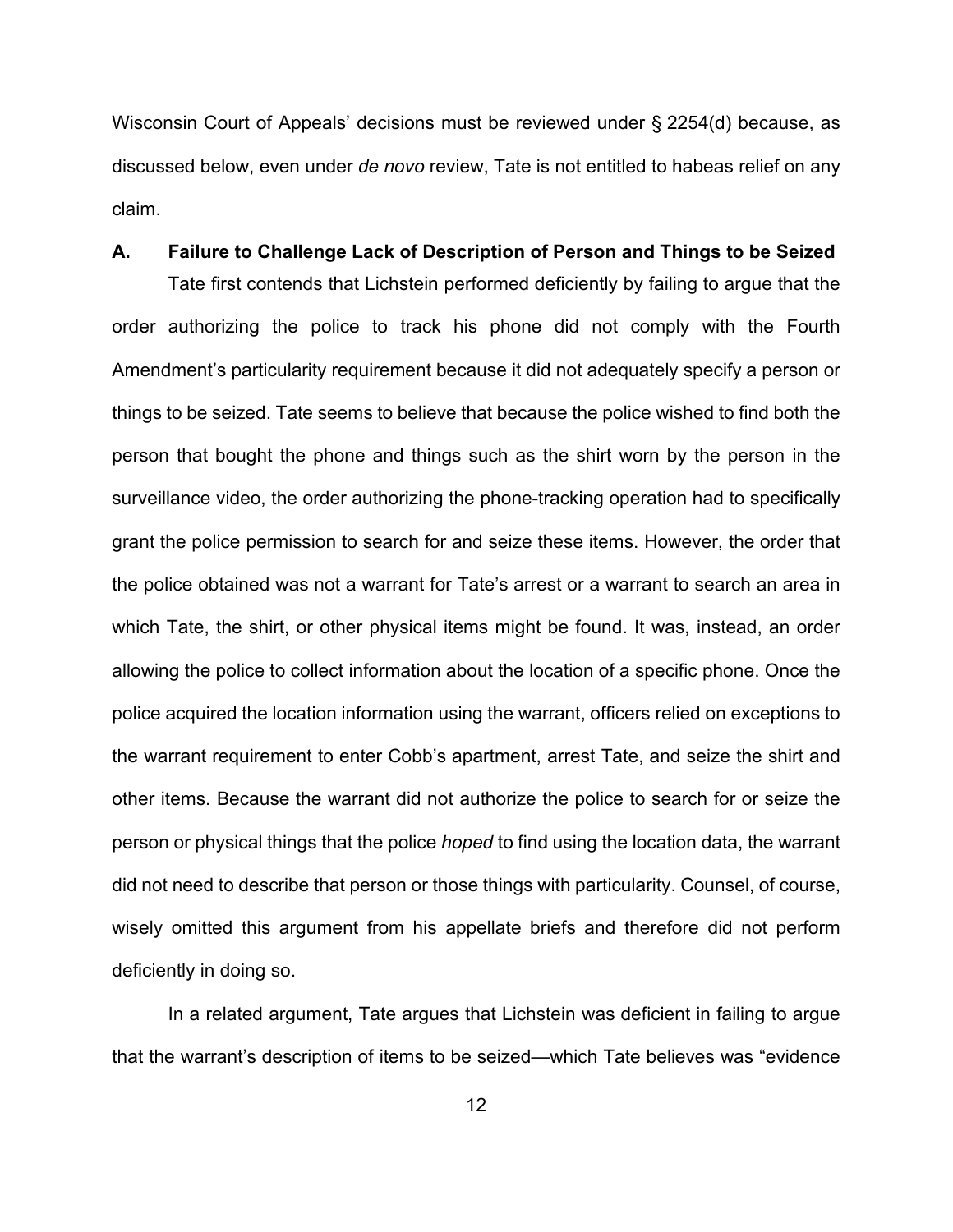of first degree intentional homicide"—was too general. (ECF No. 34 at 22 of 46.) But the warrant did not allow officers to seize evidence of first-degree intentional homicide in general; it allowed officers to seize only the phone's location data, which was particularly described in the warrant. In other words, "evidence of first degree intentional homicide" was not the warrant's description of the items to be seized. Thus, this argument, too, was not one that Lichstein should have raised.

In his reply brief, Tate seems to argue that, even if the officers did not obtain a warrant to search for and seize a person or physical items, the Fourth Amendment's particularity requirement was violated because the order authorizing the phone-tracking operation did not specify *both* a place to be searched and a person or thing to be seized. *See Groh v. Ramirez*, 540 U.S. 551, 557 (2004). Here, he seems to argue that because, in his view, the Wisconsin Supreme Court treated the phone's location data as the "place to be searched," such data could not also count as the "thing to be seized." (Reply Br. at 7–11; ECF No. 43.) Therefore, Tate contends, the warrant had to identify something to seize other than location data in order to comply with the second part of the Fourth Amendment's particularity requirement.

The problem with this aspect of Tate's argument is that Lichstein challenged the warrant's failure to satisfy both elements of the particularity requirement on direct appeal and therefore cannot be deemed ineffective for failing to raise this issue. Specifically, Lichstein argued that the particularity requirement required the warrant to specify "both" the "specific evidence" to be seized and a "specific location" to be searched. (ECF No. 35 at 19 of 57 (citing *Groh*, 540 U.S. at 57).) He then argued that although the order authorized "a search for location data," it did not "identify a location where evidence would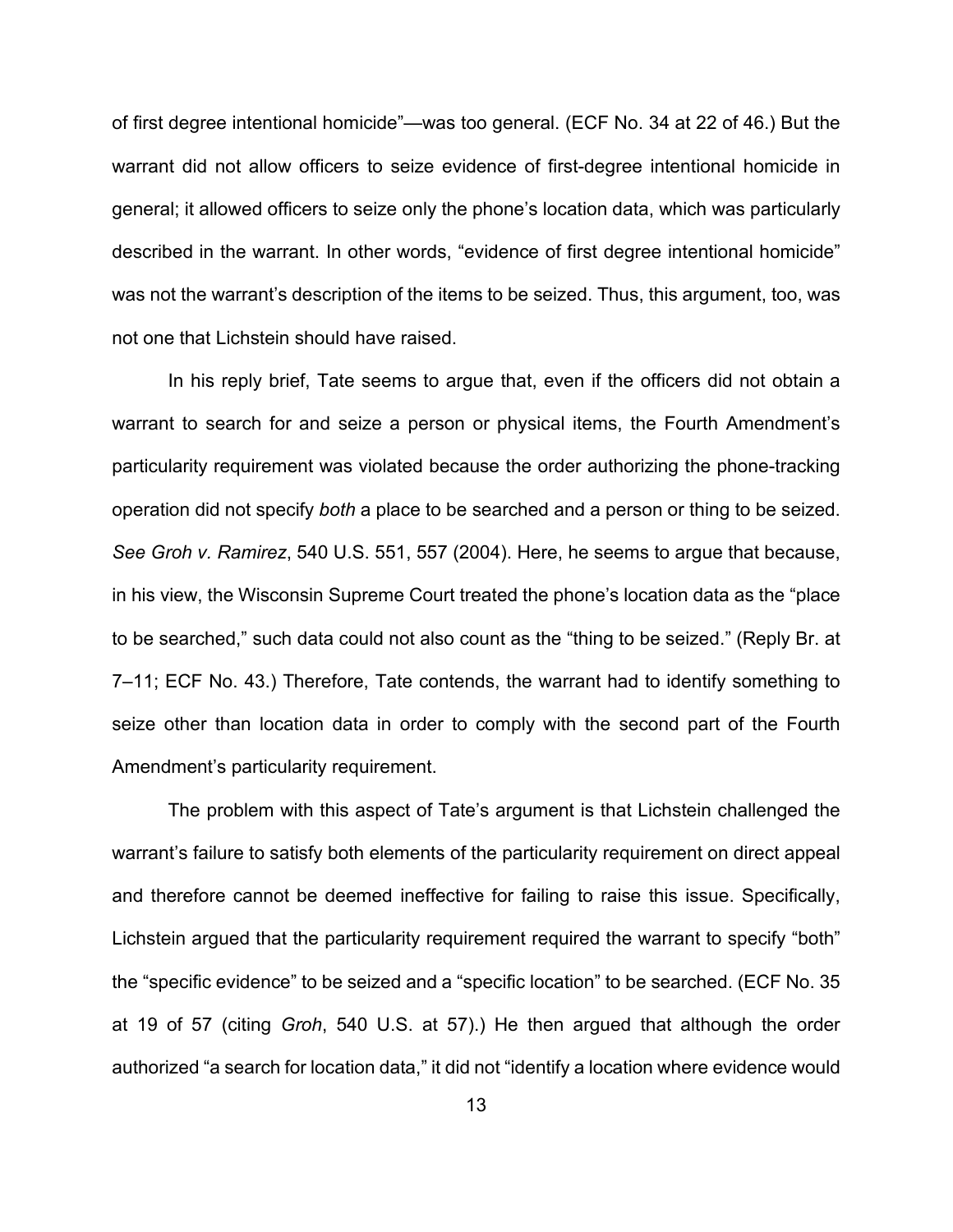be found." (*Id.* at 20 of 57.) In other words, Lichstein argued that if the location data was the evidence to be seized, $3$  then the warrant was invalid for failing to identify a place to be searched. Tate now argues that the location data was actually a place to be searched and that therefore counsel should have argued that the warrant failed to identify a person or things to be seized. But this is just a different way of saying that the warrant did not specify *both* a place to be searched and a person or thing to be seized, as the Fourth Amendment requires. Lichstein took the more reasonable approach of assuming that location data was the thing to be seized and challenging the order for failing to identify a place to be searched. Tate now takes the approach of describing location data as a place to be searched and contends that the order failed to identify any person or thing to be seized. But these are just two sides of the same coin. The alleged constitutional deficiency was the warrant's failure to specify *both* a place to be searched and a thing to be seized, and the alleged deficiency would exist whether location data is described as a place to be searched or as a thing to be seized.

In any event, even if these are technically different arguments, it is impossible to say that Tate's version is clearly stronger than Lichstein's. Location data is more naturally described as a "thing" to be acquired rather than a place to be searched. *See United States v. Sanchez-Jara*, 889 F.3d 418, 421 (7th Cir. 2018) (describing location data as "the evidence to be acquired"). Thus, the stronger argument was to assume that location data was the thing to be seized and challenge the warrant's failure to specify a place to be searched. That argument did not carry the day in the Wisconsin Supreme Court, and

<span id="page-13-0"></span> $3$  Lichstein also disputed that location data qualified as evidence of a crime, but this aspect of his argument is not relevant here.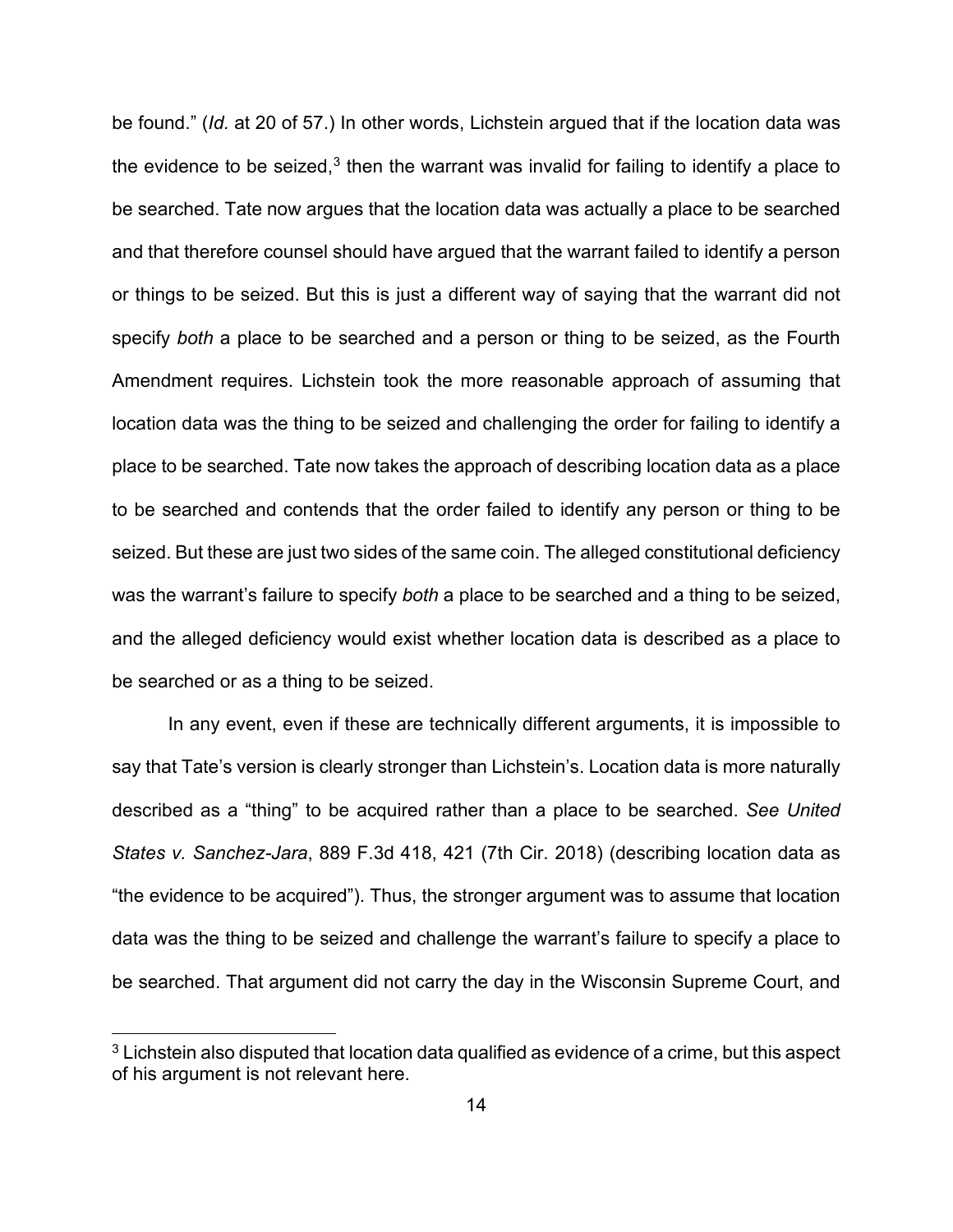it has not fared well in federal courts either. *See id.* (rejecting argument that phonetracking order failed Fourth Amendment's particularity requirement because it allowed agents "to follow the phones wherever they went"); *United States. v. Brewer*, 915 F.3d 408, 414 (7th Cir. 2019) ("Judges must describe the specific person, phone, or vehicle to be tracked to satisfy the Fourth Amendment's particularity requirement. They need not specify (or limit) the tracking to a geographic location."). The courts have concluded that the vice that the particularity requirement of the Fourth Amendment was designed to prevent—the issuance of general warrants that authorize public officials to "rummage where they please in order to see what turns up"—is not present in phone-tracking orders directed at specifically identified phones. *See Sanchez-Jara*, 889 F.3d at 421; *see also Tate*, 357 Wis. 2d at 197 (concluding that "the employment of the electronic serial number for Tate's phone satisfies the particularity requirement because that number permits a particularized collection of cell site information for only one cell phone"). But the fact that this argument failed does not imply that slightly modifying it from challenging the failure to specify a location to the failure to specify a thing improves the argument, much less makes it clearly stronger. Accordingly, Tate has not shown that his appellate counsel rendered ineffective assistance by failing to frame his particularity argument in the way that Tate now frames it.

## **B. Failure to Argue that Consent was Tainted**

Tate next argues that Lichstein was ineffective in failing to challenge trial counsel's ineffectiveness in not arguing that his mother's consent to the search of her apartment was tainted by what Tate believes was the officers' pre-consent entry into her apartment. As explained in the background section, trial counsel (Attorney Hart) argued at the motion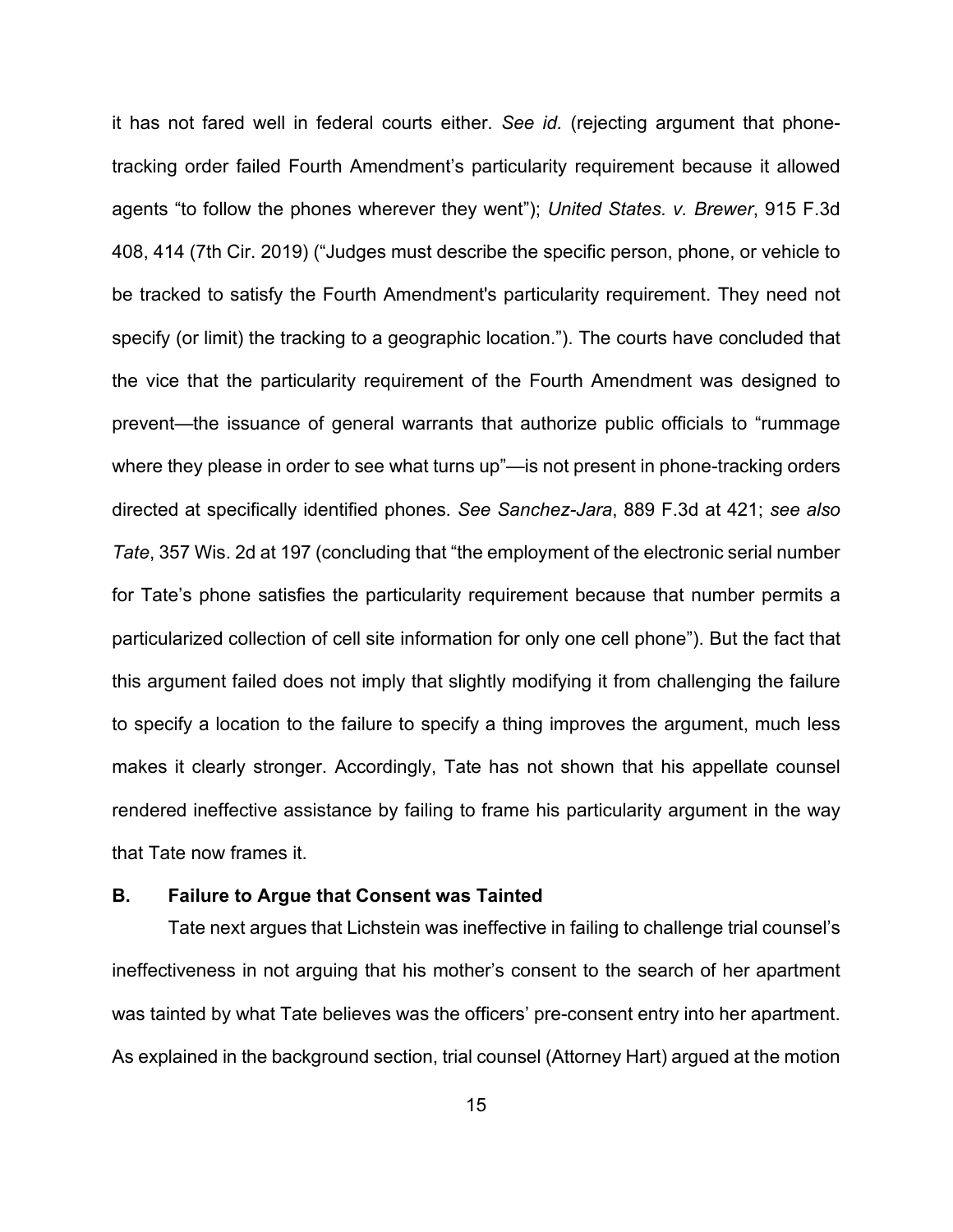hearing that Cobb never consented to the search at all, but the trial court credited the officers' testimony over Cobb's and found as a fact that she had contented prior to the officers' entry. Tate now argues that Hart should have argued that Cobb actually consented to the search, but only after officers had already entered her apartment. Tate's argument is based on parts of the hearing transcript that, in his view, show that under the officers' own testimony, they must have been inside the apartment before Cobb consented to the search. However, as discussed below, the officers' testimony does not establish that any officer entered the apartment before obtaining Cobb's consent.

Officer Dillman testified that he knocked on Cobb's door and that, when she answered, he asked if he could search the apartment. He testified that she immediately said "come on in" and then escorted him into the apartment. (ECF No. 16-15 at 25 of 106.) Dillman testified that once he entered the apartment, the other officers came in behind him. (*Id.* at 26 of 106.) Dillman did not testify that he or any other officer entered the apartment before he had obtained Cobb's consent.

Officer Enk testified on cross-examination that he entered the apartment after Dillman. He testified as follows regarding his observation of Dillman's interaction with Cobb:

- Q And did you hear the conversation with Officer Dillman when he went into the apartment to begin with?
- A No.
- Q Where were you when he knocked on the door?
- A In the hallway.
- Q How far away from him?
- A I was outside the apartment building or apartment itself so, I don't know, ten feet, maybe.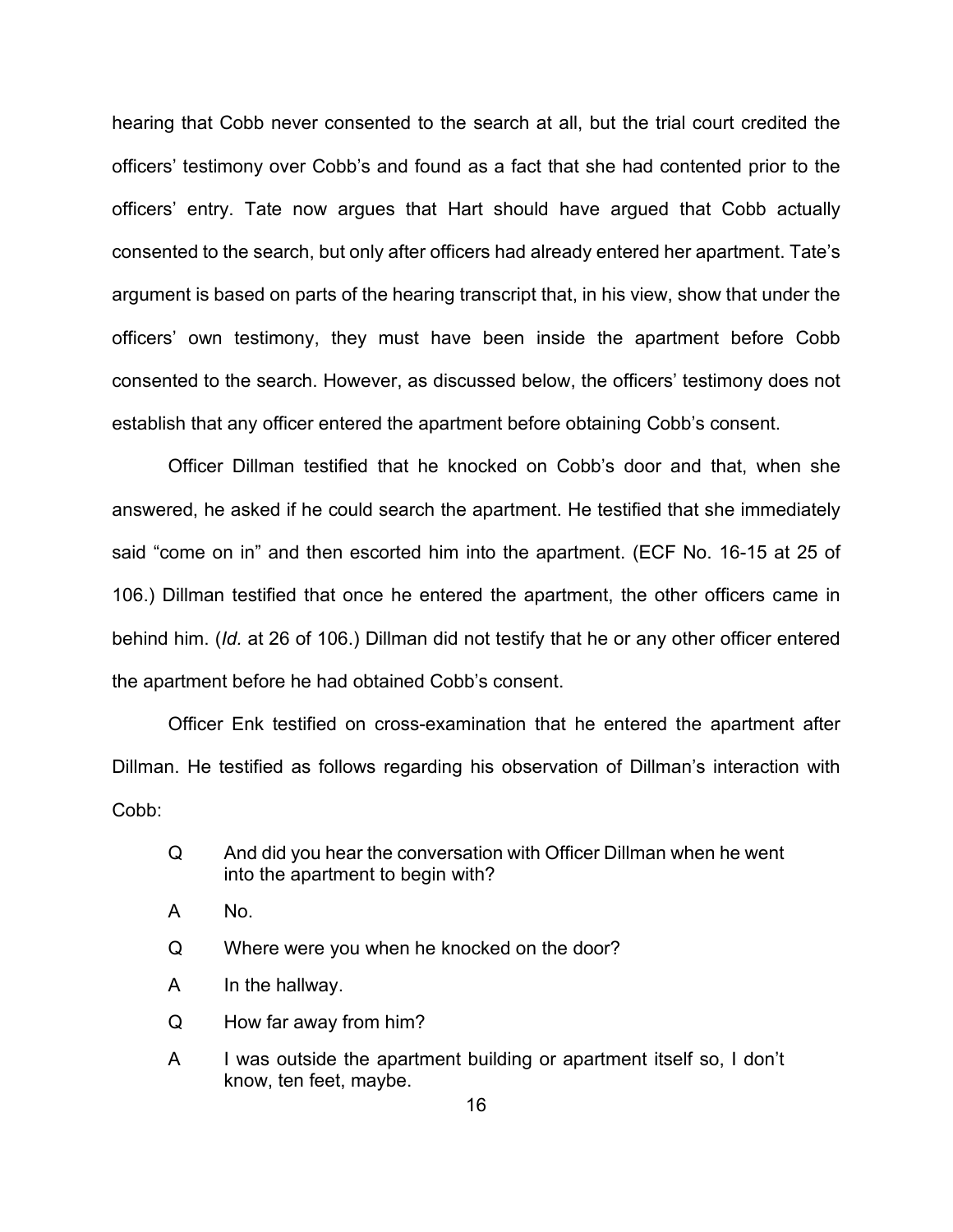- Q You didn't hear any of the conversation?
- A No.
- Q So you saw [Dillman] knock on the door; is that correct?
- A Yes.
- Q And did you hear [him] knock on the door?
- A Yes. He was standing in the hallway knocking on the door.
- Q Then what happened?
- A It was opened. He went in and he spoke to somebody inside.
- Q So the door opened and he walked in?
- A He asked to come in, was let in by the—it was a woman who opened the door.
- Q You said he asked to come in?
- A Yes.
- Q So you did hear some conversation?
- A Partially, yes.

(ECF No. 16-15 at 45 of 106.) Enk did not testify that any officer entered the apartment before Dillman. Finally, Officer Juarez testified that the officers did not enter the apartment until after Dillman did. (*Id.* at 54–55 of 106.) She also testified that that Dillman was standing "in the threshold" of Cobb's apartment while he was asking for her consent. (*Id.* at 54 of 106.)

Tate contends that, because Officer Enk initially testified that Dillman "went in" and "spoke to somebody inside" after the door was opened, Dillman must have entered the apartment before obtaining Cobb's consent. However, Enk did not testify that Dillman entered the apartment before obtaining consent. When counsel specifically asked Enk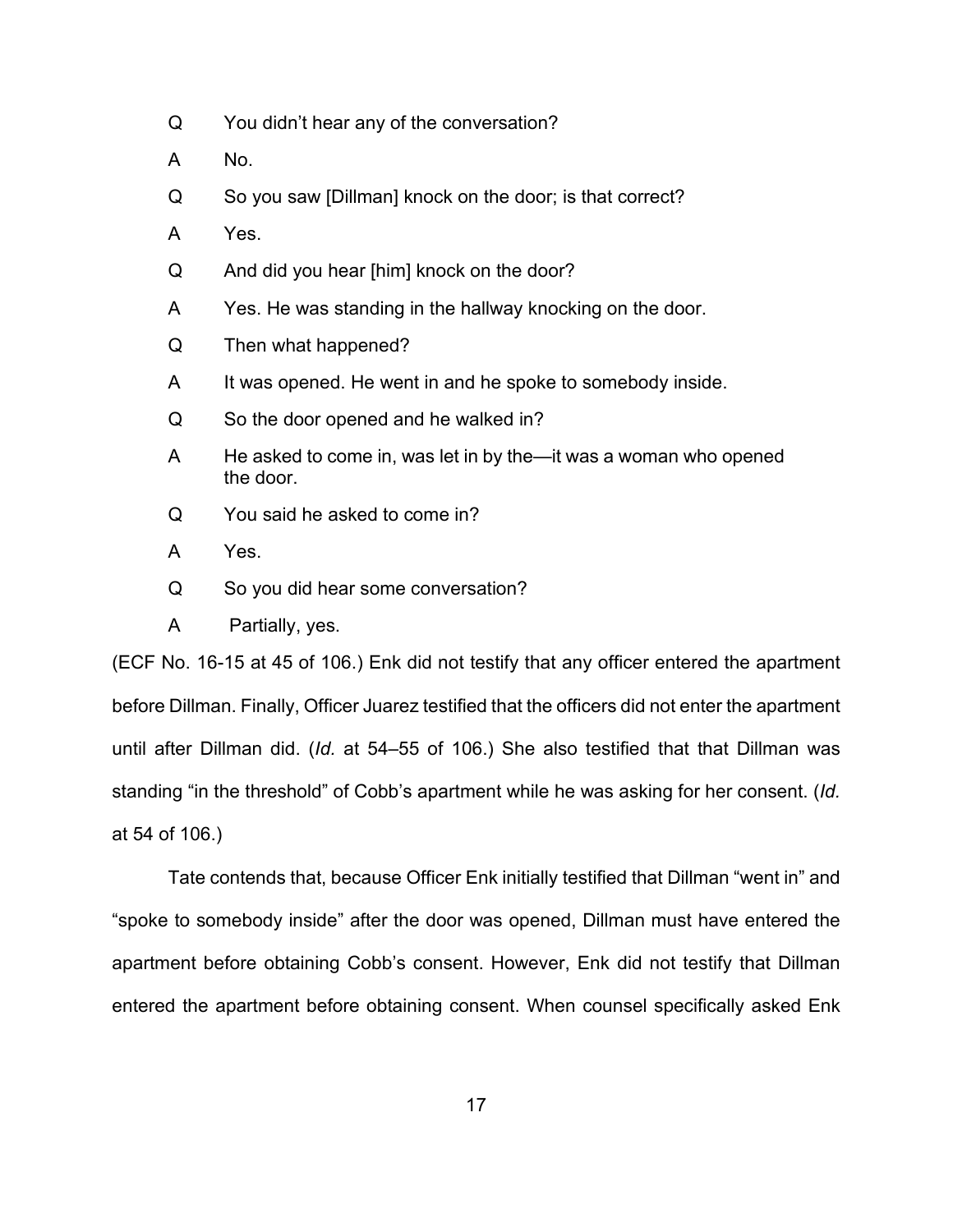whether Dillman walked in as soon as the door opened, Enk clarified that, when the door opened, Dillman asked to come in.

Tate also contends that Juarez's testimony establishes that Dillman crossed the threshold and entered the apartment before he obtained Cobb's consent. (ECF No. 34 at 37 of 46.) However, that is not a fair reading of the transcript. When Juarez was asked on cross-examination whether Dillman was standing inside or outside the apartment, she answered, "Where a normal person would be talking to somebody like in the threshold, I believe." (ECF No. 16-15 at 54 of 106.) A normal person who knocks on a door and asks permission to enter normally stands on the outside of the threshold while the occupant stands on the inside. Thus, it would be unreasonable to construe Juarez's testimony that Dillman was "in the threshold" as meaning that Dillman had *crossed* the threshold and entered the apartment before obtaining consent.

Tate also contends that the hearing transcript shows that Officers Enk and Juarez must have been in the apartment and searching for "approximately a minute" before Dillman obtained Cobb's consent. (ECF No. 34 at 39 of 46.) However, that is not the case. As discussed above, the officers' aggregate testimony was that Dillman knocked, Cobb answered, Dillman obtained her consent, Dillman entered, and then the remaining officers entered.

In short, because no officer testified that any officer entered the apartment before Dillman obtained consent, Hart could not have performed deficiently by failing to argue that Cobb's consent was tainted by an illegal entry. And because Hart did not render ineffective assistance in this respect, Lichstein could not have rendered ineffective assistance by failing to raise Hart's alleged ineffectiveness as an issue on direct review.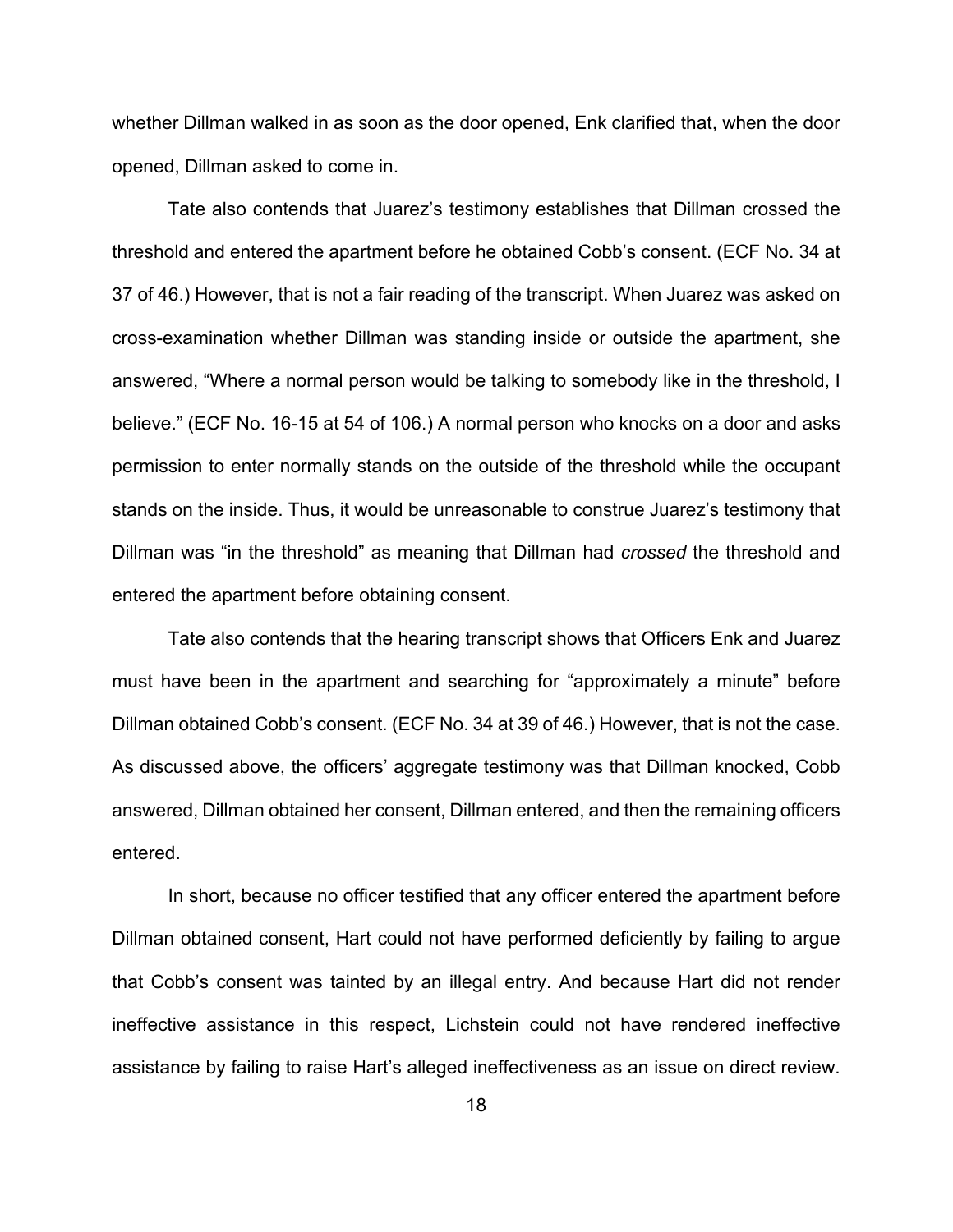*See Stone v. Farley*, 86 F.3d 712, 717 (7th Cir. 1996) ("Failure to raise a losing argument, whether at trial or on appeal, does not constitute ineffective assistance of counsel."). Further, the argument that Lichstein actually raised on appeal—that the tracking order violated the Fourth Amendment and state law—was far stronger than Tate's non-obvious argument that Hart was ineffective in failing to argue that the officers' testimony established that Cobb's consent (which she denied giving) was tainted by an illegal entry. Accordingly, Tate is not entitled to habeas relief on this claim.

## **C. Failure to Challenge Plea Colloquy**

Finally, Tate argues that Lichstein was ineffective in failing to argue that Hart was ineffective in failing to argue that the trial court accepted Tate's no-contest plea without engaging in a plea colloquy that complied with Wisconsin procedures. The procedures at issue are stated in *State v. Bangert*, 131 Wis. 2d 246, 261–62 (1986), and the parties refer to a failure to follow those procedures as a "*Bangert* violation." *Bangert* states that, as a matter of state law, a trial court accepting a plea of guilty or no contest must make certain inquiries of the defendant during the plea colloquy. *Id.* As is relevant here, *Bangert*  requires a state court "[t]o ascertain whether any promises or threats have been made to [the defendant] in connection with his appearance, his refusal of counsel, and his proposed plea of guilty," and "[t]o make sure that the defendant understands that if [he is] a pauper, counsel will be provided at no expense to him." *Id.* at 262.

In the present case, the trial court asked Tate during the plea colloquy whether anyone had "made any threats or in any way forced [him]" to plead no contest. (ECF No. 16-16 at 9–10.) The court also asked him whether anyone had made "any promises" to him other than those reflected in the plea agreement. (*Id.* at 10.) However, the court did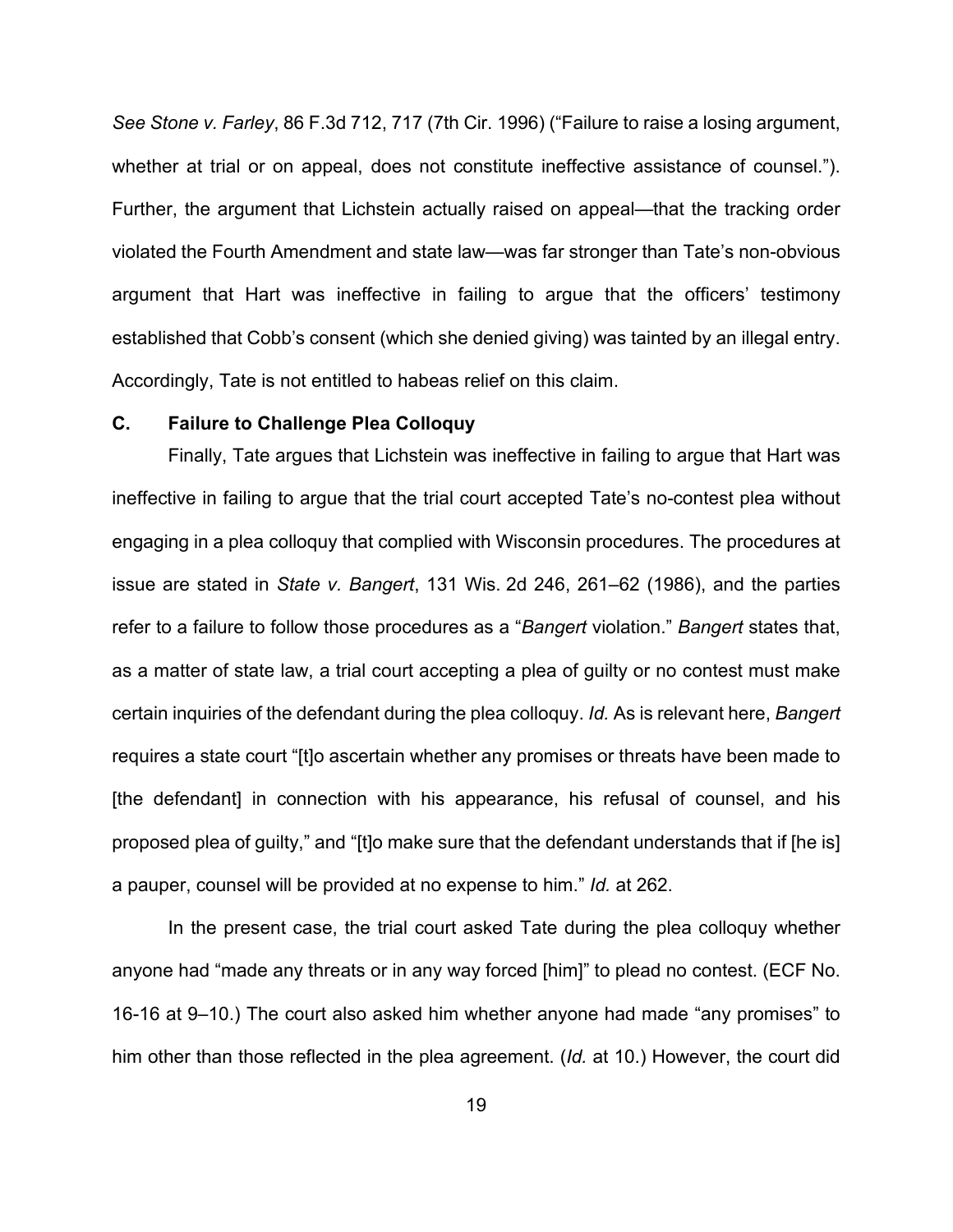not ask Tate specifically whether any promises or threats had been made in connection with his appearance at the plea hearing or his refusal of counsel. Further, the court did not ask Tate whether he understood that if he could not afford counsel, counsel would be provided to him at no expense. Tate did not refuse counsel, and he was represented by appointed counsel at the plea hearing. Nonetheless, Tate contends that the trial court committed *Bangert* violations by not specifically asking him whether threats or promises had been made with respect to his appearance at the hearing and his refusal of counsel and by not confirming that he understood that, if he could not afford counsel, counsel would be appointed at no expense to him. Tate contends that Hart was ineffective in failing to challenge his no-contest plea based on these alleged *Bangert* violations and that Lichstein was ineffective in failing to bring a postconviction motion challenging Hart's ineffectiveness in this regard.

An initial problem with this claim is that Tate does not allege that he ever asked Hart to file a motion to withdraw his plea. A *Bangert* violation is grounds for withdrawing a plea, but it does not *require* that the plea be set aside even if the defendant is satisfied with his plea. *See Bangert*, 131 Wis. 2d at 274 ("Whenever . . . the court-mandated duties are not fulfilled at the plea hearing, the defendant *may* move to withdraw his plea." (Emphasis added)). Thus, even if *Bangert* violations had occurred, unless Hart had some reason to know that Tate wanted to withdraw his no-contest plea, his failure to file a motion to withdraw the plea based on those violations could not have been deficient. Tate does not allege that he formed the desire to withdraw his plea at any time while he was represented by Hart, much less that he conveyed any such desire to Hart during the representation. Likewise, Tate does not allege that he told Lichstein that he told Hart that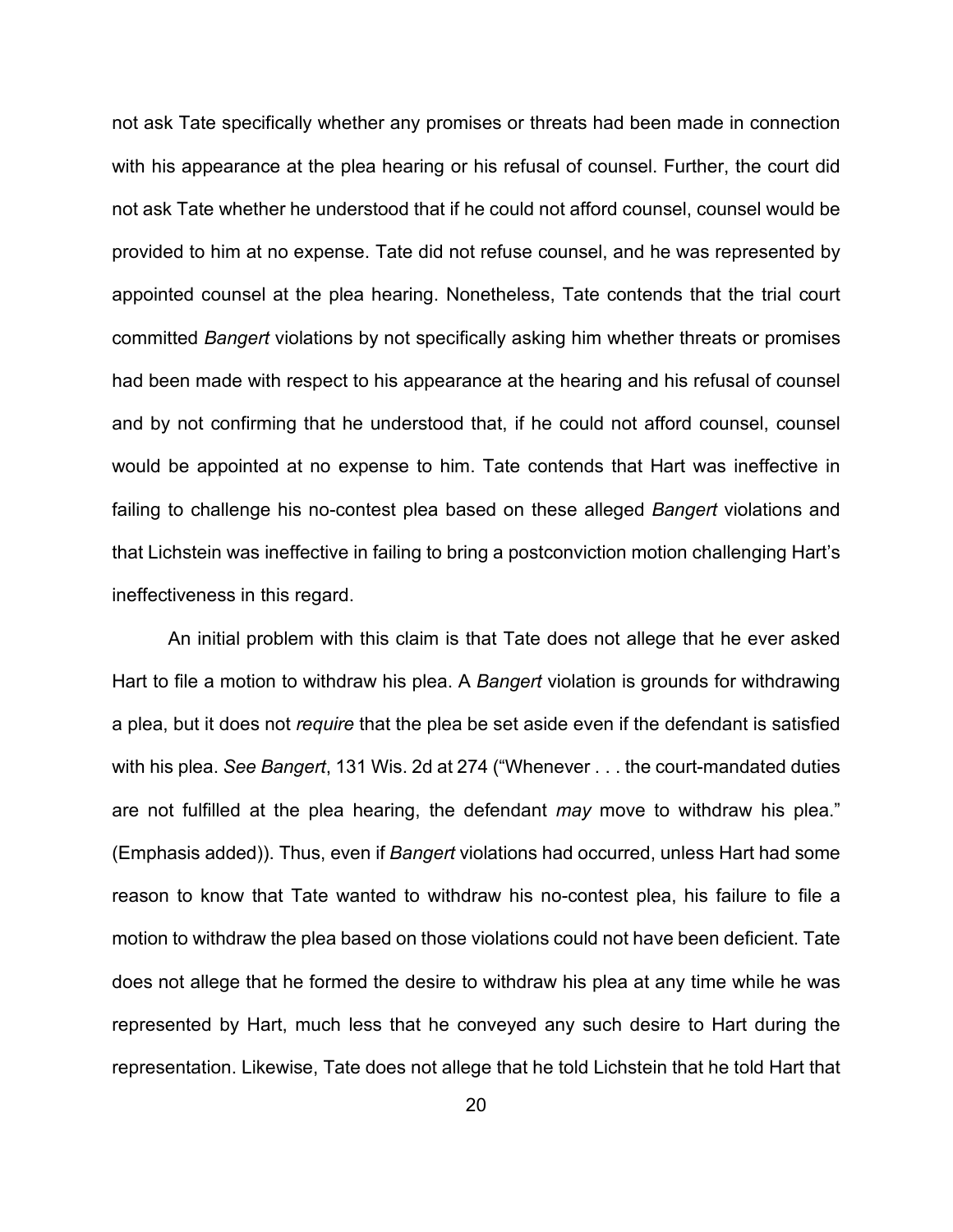he wanted to withdraw his plea, and so Lichstein would have had no reason to file a postconviction motion alleging Hart's ineffective assistance in this regard. Thus, even if a clear *Bangert* violation had occurred at the plea hearing, neither Hart nor Lichstein could be deemed ineffective for failing to file a motion that, if granted, would have resulted in the withdrawal of Tate's no-contest plea.

In any event, even if for some reason Hart and Lichstein should have known that Tate wanted to withdraw his plea, Tate would not be entitled to relief on this claim. *Banger*'s itemized list of topics to discuss during a plea colloquy is not constitutionally mandated. The Constitution requires that a plea be knowing, intelligent, and voluntary. *Boykin v. Alabama*, 395 U.S. 238, 244 (1969). The record must show that the defendant voluntarily relinquished his privilege against self-incrimination, his right to trial by jury, and his right to confront his accusers, *id.* at 242–43; *United States v. Henry*, 933 F.2d 553, 559 (7th Cir. 1991), and that he understood the nature of the charges and the consequences of his plea, *Galbraith v. United States*, 313 F.3d 1001, 1006 (7th Cir. 2002). But beyond these essentials, the Constitution "does not impose strict requirements on the mechanics of plea proceedings." *United States v. Escamilla-Rojas*, 640 F.3d 1055, 1062 (9th Cir. 2011). In the present case, Tate does not allege that the trial court accepted his no-contest plea without complying with aspects of *Bangert* that are constitutionally required. Instead, he alleges that the trial court did not strictly comply with the entire script set out in *Bangert*.

During proceedings on Tate's collateral attack under Wis. Stat. § 974.06, the Wisconsin Court of Appeals determined that Tate had failed to demonstrate that the trial court violated *Bangert*. (ECF No. 16-12 at 9–10.) This conclusion is binding on me, for a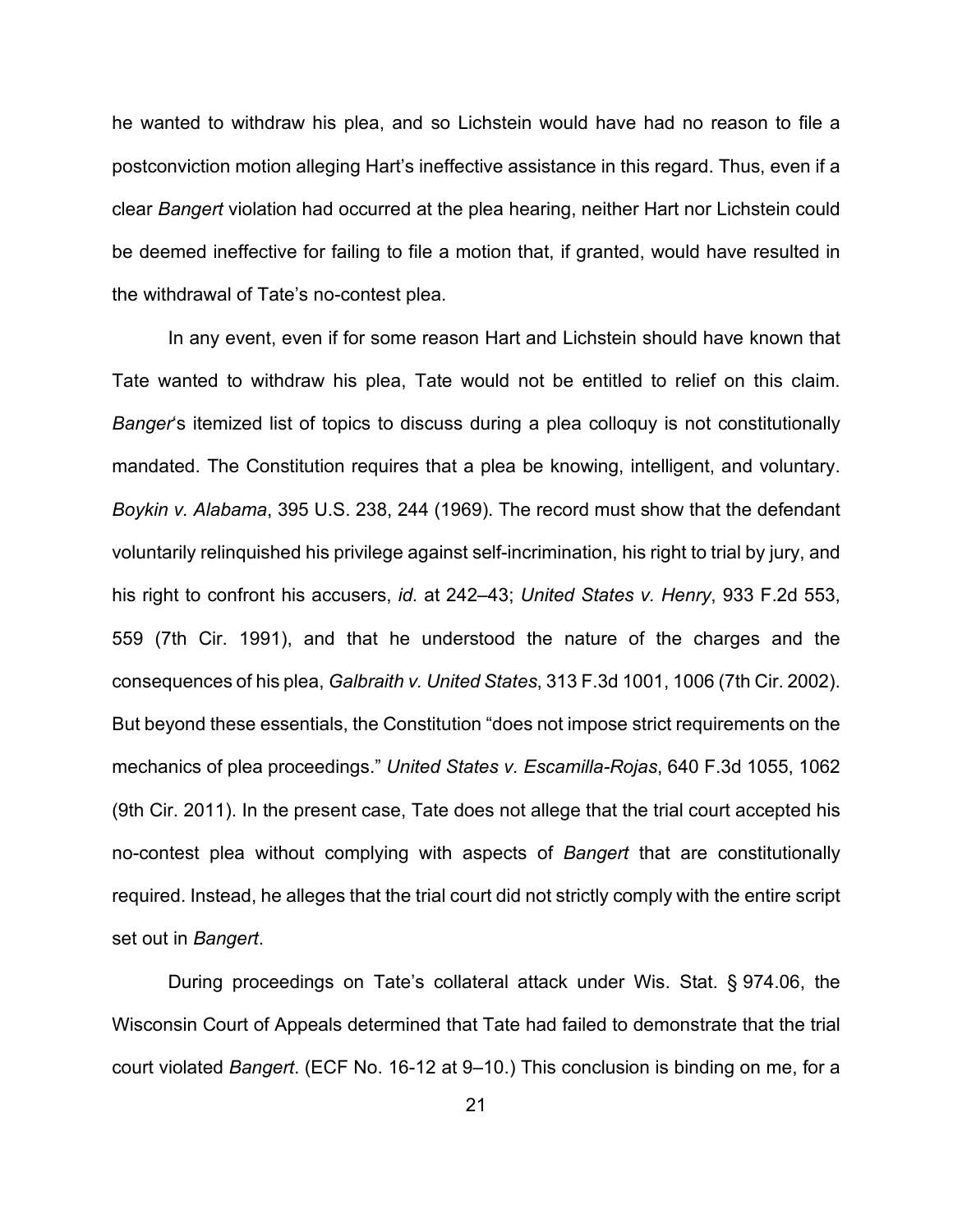federal habeas court may not second-guess a state court's resolution of a question of state law, even when that question arises as part of a federal claim of ineffective assistance of counsel. *See Harper v. Brown*, 865 F.3d 857, 859, 861 (7th Cir. 2017); *Shaw v. Wilson*, 721 F.3d 908, 914 (7th Cir. 2013); *George v. Smith*, 586 F.3d 479, 483– 84 (7th Cir. 2009); *Huusko v. Jenkins*, 556 F.3d 633, 637 (7th Cir. 2009); *Earls v. McCaughtry*, 379 F.3d 489, 495 (7th Cir. 2004). Because I am bound by the state court's determination that the trial court committed no *Bangert* violations, I must conclude that Lichstein and Hart did not render ineffective assistance in failing to file motions alleging that such violations occurred.

Tate contends that the Wisconsin Court of Appeals unreasonably determined the facts when it concluded that no *Bangert* violations occurred. But again, a federal court has no authority to review a state-court resolution of a state-law issue, even in the context of a *Strickland* claim. This means that a federal court may not review whether the state court unreasonably determined the facts that pertain to the state-law issue. *See Harper*, 865 F.3d at 861 (noting that federal court assessing *Strickland* claim was bound by state court's determination of an issue of state law even though the habeas petitioner "t[ook] issue with the [state] court's characterization of the facts of his case"). In any event, the facts relevant to the *Bangert* claim were all contained in the transcript of the plea hearing. The Wisconsin Court of Appeals applied *Bangert* to the transcript and determined that the trial court did not omit any required inquiries. This was not an unreasonable determination of the facts. Moreover, Tate's challenge to the state court's decision turns not on the court's determination of the facts, but on its interpretation of *Bangert*. Tate argues that the Wisconsin Court of Appeals wrongly determined that *Bangert* did not require the trial court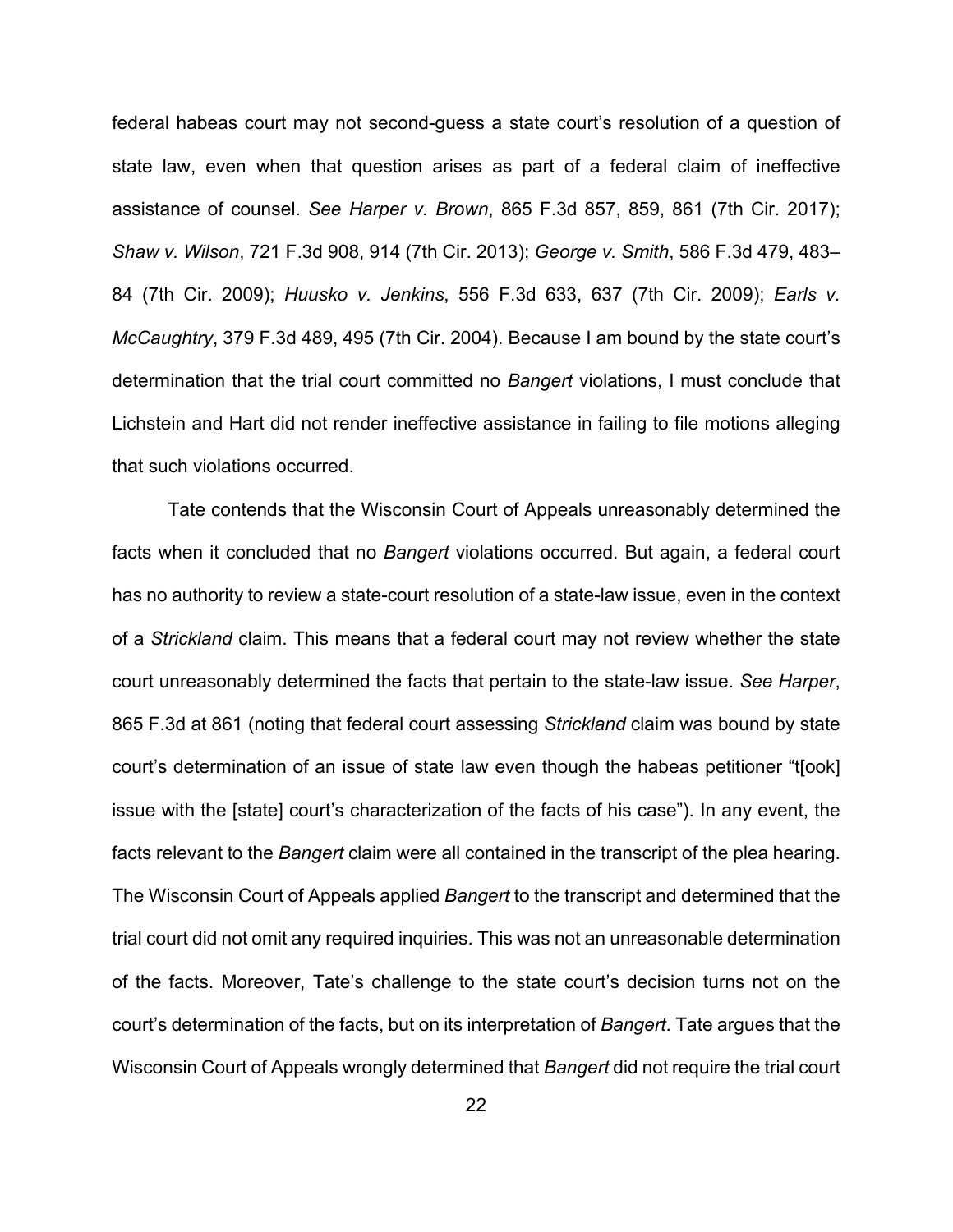to specifically ask him if he had received threats or promises with respect to his "appearance at the hearing" or his "decision to forgo an attorney" and that the court's general inquiry into whether he had received any threats or promises was sufficient. (ECF No. 16-12 at 9–10.) Tate also contends that the court misinterpreted *Bangert* in concluding that because Tate was represented by appointed counsel at the plea hearing, the trial court was not required to specifically determine whether he understood that if he was indigent he had a right to appointed counsel. (*Id.* at 10.) Again, because I am bound by the state court's interpretation of *Bangert* whether it was right or wrong, I may not entertain these contentions. Instead, I must assume that any motion to withdraw the plea filed by Hart based on *Bangert*, or any postconviction motion filed by Lichstein alleging Hart's ineffectiveness in failing to file such a motion to withdraw the plea, would have failed. Accordingly, I must conclude that neither Hart nor Lichstein rendered ineffective assistance with respect to the plea. *See Stone*, 86 F.3d at 717 ("Failure to raise a losing argument, whether at trial or on appeal, does not constitute ineffective assistance of counsel.").

## **III. CONCLUSION**

For the reasons stated, **IT IS ORDERED** that the petition for a writ of habeas corpus is **DENIED**. The Clerk of Court shall enter final judgment. Pursuant to Rule 11 of the Rules Governing § 2254 Cases, I find that the petitioner has not made the showing required by 28 U.S.C. § 2253(c)(2), and therefore I will not issue a certificate of appealability.

23